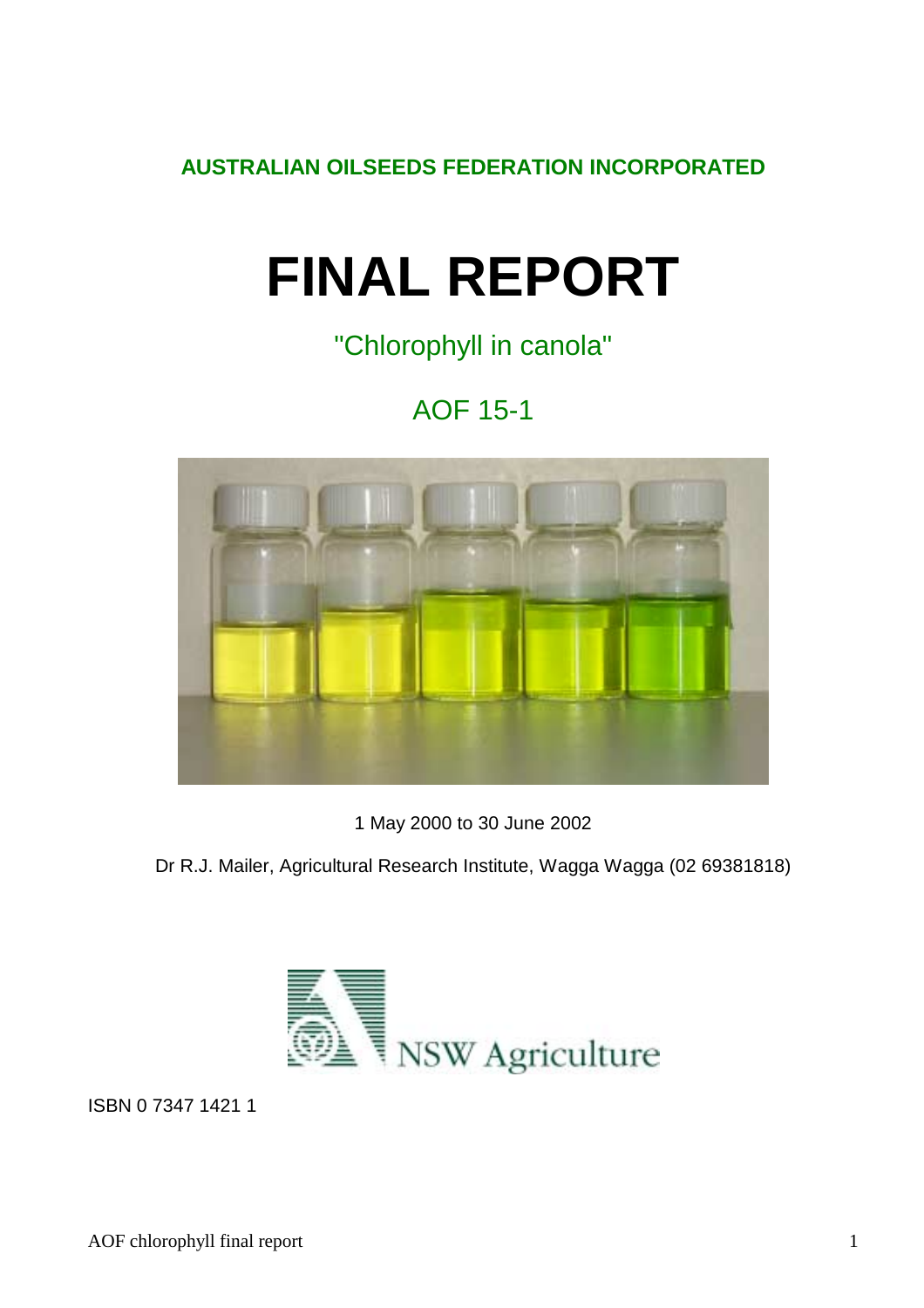Fig 1. (*Cover*). Samples of canola oil from canola seed samples containing increasing levels of chlorophyll of 6, 23, 35, 53 and 81 mg/kg respectively.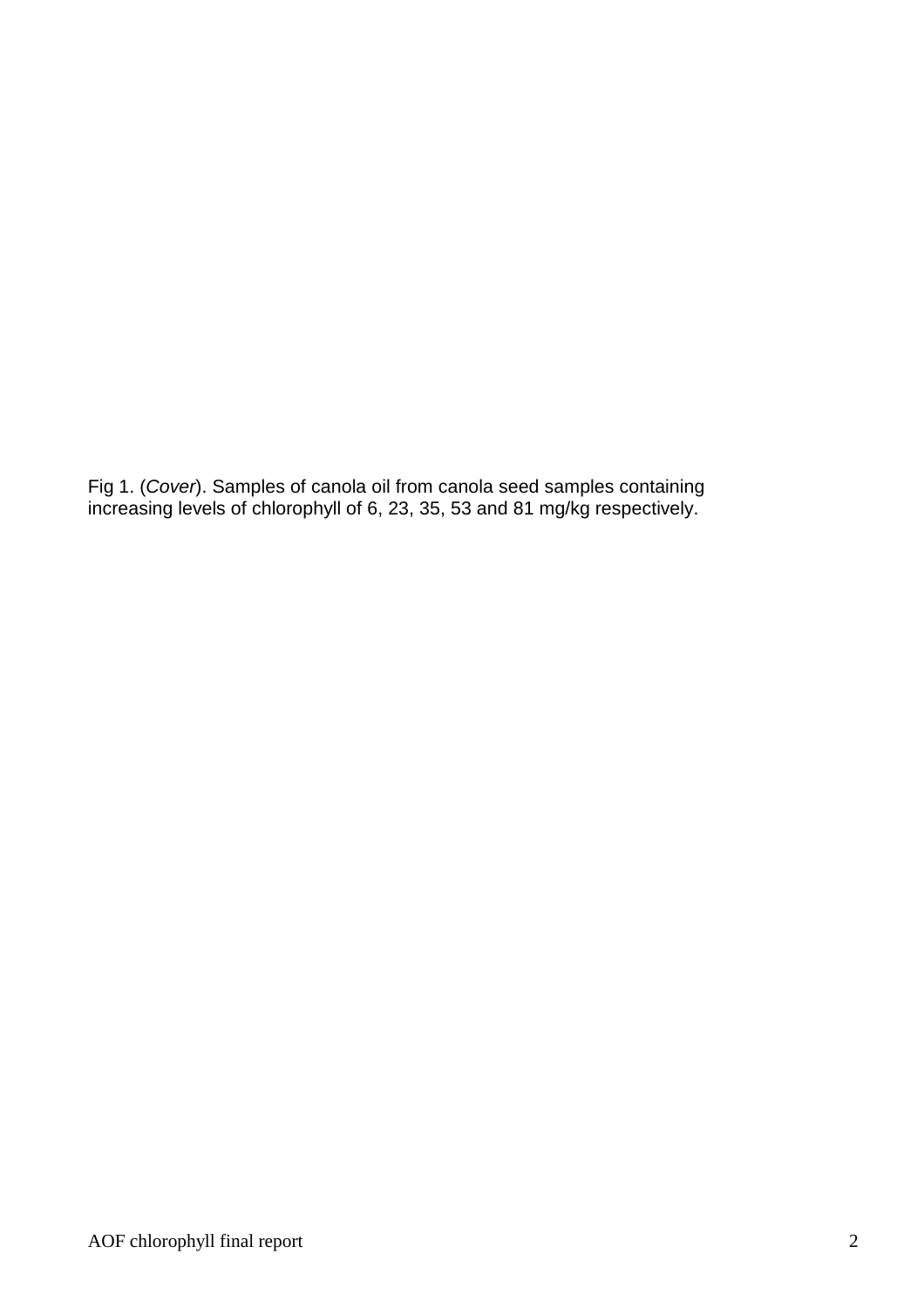|                                                                 |                                                                                                                                                                 |                                       | <b>AUSTRALIAN OILSEEDS FEDERATION INCORPORATED</b>                |  |  |  |  |  |  |  |
|-----------------------------------------------------------------|-----------------------------------------------------------------------------------------------------------------------------------------------------------------|---------------------------------------|-------------------------------------------------------------------|--|--|--|--|--|--|--|
|                                                                 |                                                                                                                                                                 |                                       | <b>R&amp;D PROJECT 2000/2002</b>                                  |  |  |  |  |  |  |  |
|                                                                 | Project Title: Chlorophyll in canola                                                                                                                            |                                       |                                                                   |  |  |  |  |  |  |  |
| Reference number given by AOF to Preliminary Proposal: AOF 15-1 |                                                                                                                                                                 |                                       |                                                                   |  |  |  |  |  |  |  |
| <b>Organisation: NSW Agriculture</b>                            |                                                                                                                                                                 |                                       |                                                                   |  |  |  |  |  |  |  |
|                                                                 |                                                                                                                                                                 |                                       |                                                                   |  |  |  |  |  |  |  |
| Title<br>Mr                                                     | <b>Administrative Contact:</b><br><b>First name</b><br><b>Surname</b><br><b>Address:</b><br>Graham<br>Denney<br>NSW Agriculture, Locked Bag 21, ORANGE NSW 2800 |                                       |                                                                   |  |  |  |  |  |  |  |
| Fax:                                                            | Phone: (02) 6391 3219<br>(02) 6391 3327                                                                                                                         |                                       |                                                                   |  |  |  |  |  |  |  |
|                                                                 |                                                                                                                                                                 | Email: graham.denney@agric.nsw.gov.au |                                                                   |  |  |  |  |  |  |  |
|                                                                 | <b>Principal Investigator:</b>                                                                                                                                  |                                       | <b>Address:</b>                                                   |  |  |  |  |  |  |  |
| <b>Title</b><br>Dr                                              | <b>First name</b><br>Rodney                                                                                                                                     | <b>Surname</b><br>Mailer              | Wagga Wagga Agricultural Institute, PMB, Wagga<br>Wagga, NSW 2650 |  |  |  |  |  |  |  |
| Fax:                                                            | Phone: 02 69381818<br>02 69381809                                                                                                                               |                                       |                                                                   |  |  |  |  |  |  |  |
|                                                                 | Email: rodney.mailer@agric.nsw.gov.au                                                                                                                           |                                       |                                                                   |  |  |  |  |  |  |  |
|                                                                 | Starting date #: 1 / 5 /2000                                                                                                                                    |                                       | Finishing date #: 30 / 06 / 2002                                  |  |  |  |  |  |  |  |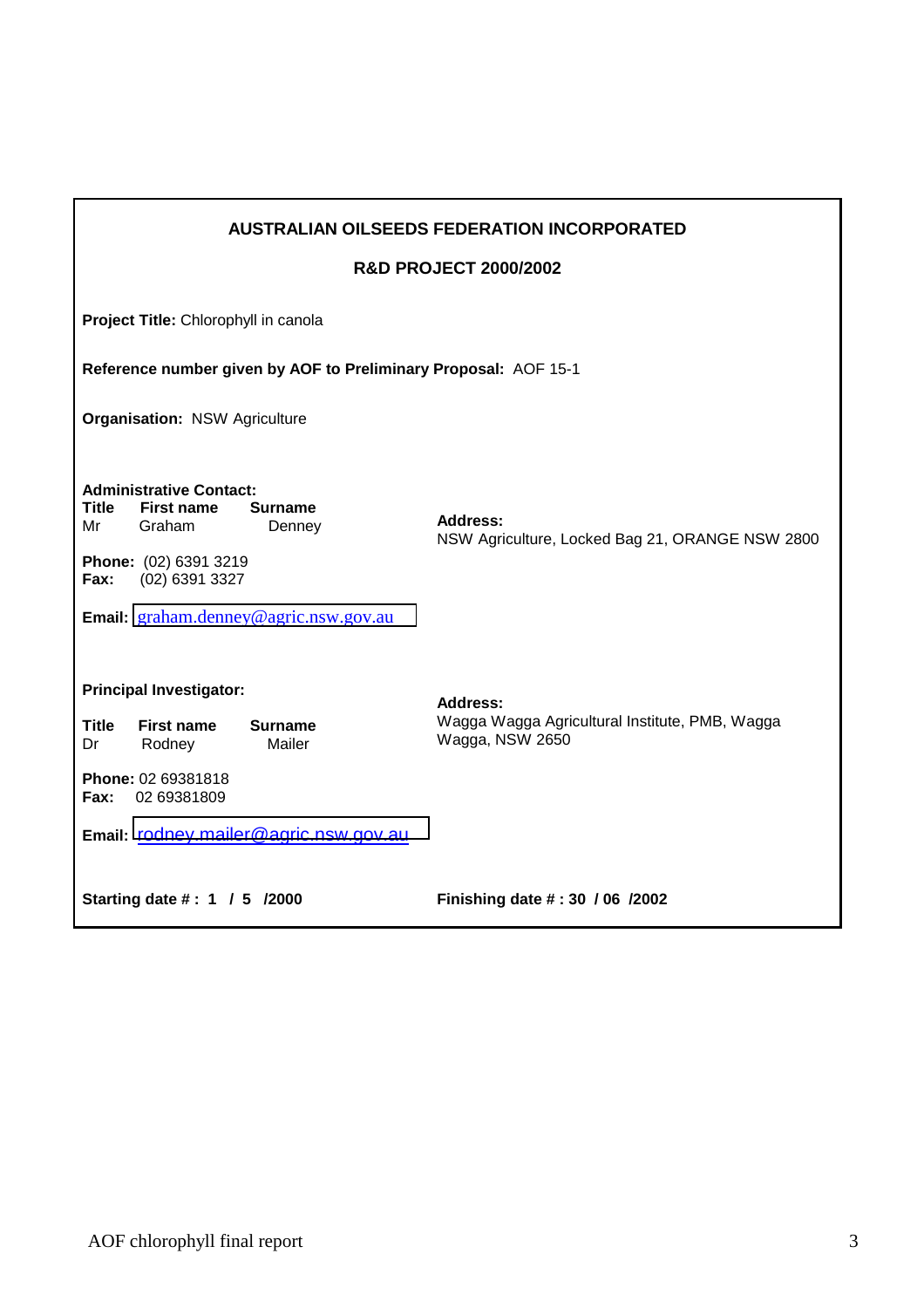# **Project Outline and Budget**

|                | <b>Process</b>                                                | <b>Criterion</b>                                                                                                                                                                                                                                        | Cost                                                   | <b>Total</b>     |
|----------------|---------------------------------------------------------------|---------------------------------------------------------------------------------------------------------------------------------------------------------------------------------------------------------------------------------------------------------|--------------------------------------------------------|------------------|
| $\mathbf{1}$   | Genotype by<br>environmental<br>relationship                  | Analyse canola samples from site x<br>cultivar x year. Approx 100<br>samples.                                                                                                                                                                           | 100 x \$31                                             | \$3100           |
| $\overline{2}$ | BHC's study                                                   | Obtain samples from bulk handlers<br>and canola trials/crops with the<br>worst levels of chlorophyll/green<br>seed. Approx 100 samples.                                                                                                                 | 100 x \$31                                             | \$3100           |
| 3              | Green seed<br>screening test                                  | Determine the relationship between<br>number of green seeds and<br>spectrophotometric reading. Say 50<br>samples tested for green seed by<br>dip test and compared with<br>spectrophotometric test. Seed<br>colour photographs, relationship<br>graphs. | 50 x \$10                                              | \$1500           |
| 4              | NIR calibration                                               | Develop a calibration for NIR rapid<br>analysis to be used for screening<br>future canola trials                                                                                                                                                        | $78 \times $31 =$<br>5 days x<br>$$0.57/min =$         | \$2418<br>\$1197 |
| 5              | Analysis of<br>chlorophyll from<br>2000/01 breeding<br>trials | 5,000 canola trial samples will be<br>analysed from 2000 breeding trials<br>and results analysed against sites<br>and cultivars.                                                                                                                        | Analysis,<br>reports<br><b>Biometrical</b><br>analysis | \$2,000<br>\$500 |
| 6              | Travel                                                        | Meeting with coordinators<br>Sample collection                                                                                                                                                                                                          |                                                        | \$1,200          |
| $\overline{7}$ | <b>TOTAL</b>                                                  |                                                                                                                                                                                                                                                         |                                                        | \$15,015         |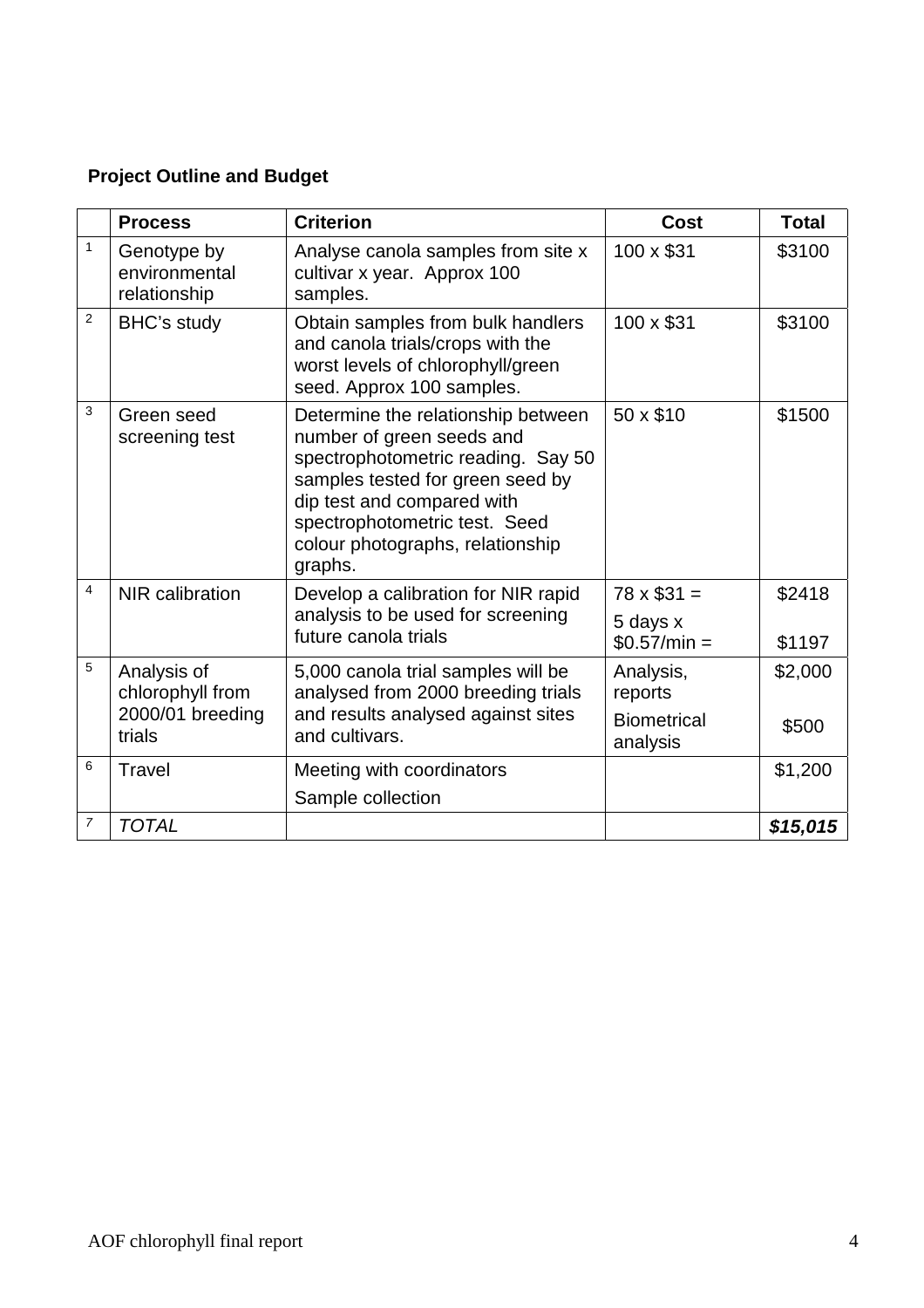# **Abstract**

The short growing period for canola in Canada is a problem as incomplete maturity often results in green seed. The chlorophyll in the seed is transferred to the oil during processing, resulting in green oil. The colour is then difficult and expensive to remove. Recent reports suggest that Australian canola may also undergo periodic harvests which result in green seed. Frost damage in particular has been reported as the major cause. This study was designed to determine the degree of the problem, the reasons and possible solutions.

# **Summary**

1. Genotype by environmental relationship. Analyse canola samples from site x cultivar x year.

Samples from 1997 and 1998 trials were analysed to determine chlorophyll content. The results indicated a wide range of concentrations particularly with some cultivars such as Range (5-27 mg/kg) and Rainbow (3-32 mg/kg). The study was repeated in 1999 and 2000, encompassing seven cultivars from six sites, in replicated trials. The results in 1999 ranged from 0 to 15.1 mg/kg and in 2000 from 0 to 24.5 mg/kg in the seed. No samples exceeded 30 mg/kg.

In 1999, samples of frost-damaged seed from WA were tested for chlorophyll with all of the samples being less than 30 mg/kg and only a few above 20 mg/kg. Again in 2000, frost damaged samples were obtained from WA and were also low in chlorophyll with levels below 5 mg/kg.

The study indicated that chlorophyll levels in Australian canola were low, with only a few samples exceeding 30 mg/kg over the four years of testing.

2. Bulk Handling Company seed. Obtain samples from bulk handlers and canola trials/crops with the worst levels of chlorophyll/green seed.

BHCs throughout the Australian canola growing regions provided 800 samples for chlorophyll analysis. Although generally the concentration was low, 21 samples from the Temora site were consistently high with chlorophyll levels of between 11 to 67 mg/kg and many exceeding 30 mg/kg in the seed. The variety Pinnacle had the highest concentration of chlorophyll. The level of chlorophyll was attributed to plant stress in the region in that year.

This study was not unbiased as the samples had been selected as green seed by the receival site. Additionally, the samples were limited in number and many were unknown cultivars. However, the range and intensity of chlorophyll indicated that there is a possibility of high levels of green seed to occur at specific sites. No other seed samples obtained from BHCs in 2000 had significant levels of green seed.

3. Green seed screening test. Determine the relationship between number of green seeds and spectrophotometric reading.

Seed samples obtained from Canada and BHCs in 2000 were used to compare the green seed test with the chlorophyll spectrophotometric test described previously. Despite counting either "distinctly dark green seeds" or "partially green seeds" no accurate relationship could be formed between the two. The green seed test was able to identify canola samples with potentially high levels of chlorophyll. Several pale green seeds contributed as much to the chlorophyll content as two distinct green seeds.

The test is considered to be limited in usefulness in obtaining an accurate measure of chlorophyll, or for identifying potential problems with green oil, and indicates the need for a rapid test at receival points.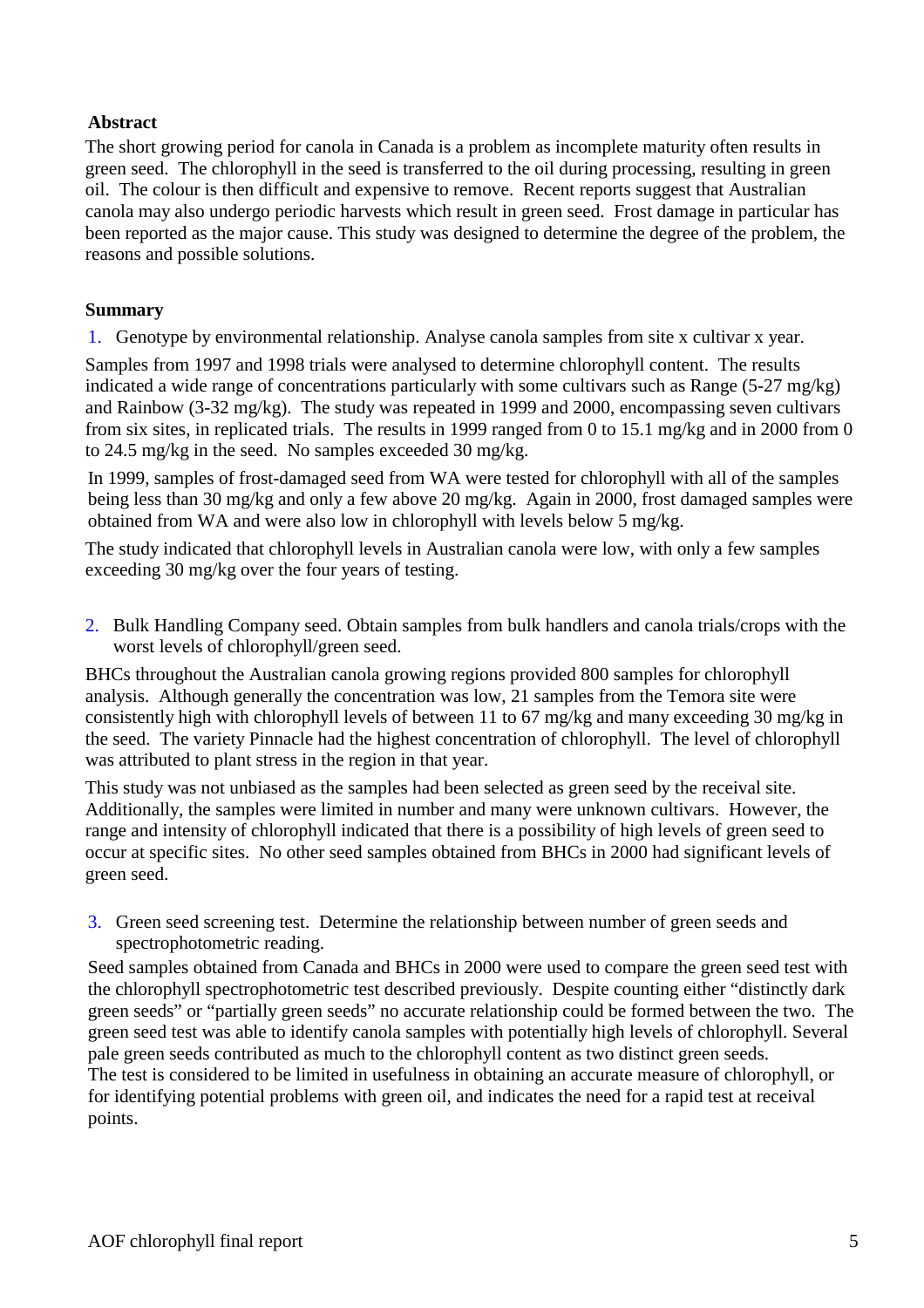4. NIR calibration. Develop a calibration for NIR rapid analysis to be used for screening future canola trials

A Foss NIR 6500 spectrophotometer was used to develop a calibration for the estimation of chlorophyll in intact canola seed. This has been used by others (Tkachuk *et al*., 1998; Daun et al., 1994) for ground seed. Calibration samples were obtained from the Canadian Grain Commission's Grain Research Laboratory, Winnipeg, Canada, Australian Breeder's Trials and Australian Bulk Handling Companies. Chlorophyll on the calibration set was determined by AOCS method Ak 2-92. A NIR spectrophotometer with a spinning sample module was used and a calibration established with 97 canola samples ranging from 1 to 66 mg/kg chlorophyll. The instrument was operated in reflectance mode using WINISI software (FOSS Pacific). Partial least squares (PLS) regression was used to develop a calibration from the second derivative of the log 1/R of the spectra. A linear regression (RSQ) of 0.959 was obtained for the set with a standard error of prediction (SEP) of 3.076. The NIR method allowed analysis of 200-300 samples per day.

# 5. Analysis of chlorophyll from 2000 / 01 breeding trials

Breeders' seed was selected from the National Brassica Improvement Project (NBIP) and NSW Agriculture seed trials in 1999/2000. The trials included 8489 samples from 64 individual variety trials and 179 lines from throughout Australia. The trials represented 6 groups including early, mid, and late maturing lines and triazine tolerant types. The study was repeated in 2000/2001 with a further 7220 samples from 75 trials and again incorporating six groups. Samples in both years were analysed by NIR.

*1999/2000*: Chlorophyll concentration averages exceeded 10 mg/kg at only 5 sites and no site averaged more than 20 mg/kg. There was a wide range of chlorophyll levels within groups. The National earlymaturity group, had the greatest range in individual lines with concentration from 0.5 to 51.0 mg/kg. Groups 2 and 4, both NSW Agriculture trial sites, had the least variation from 0.0 to 19.3 and 0.7 to 20.0 mg/kg respectively.

Chlorophyll levels for lines in Group 1 (national early maturity trial) and Group 6 (Triazine Tolerant trial) were generally higher than chlorophyll levels for lines in the other groups. Ten sites in the NBIP had lines with chlorophyll levels greater than 20 mg/kg with 91 samples above 20 mg/kg and of these, 19 were above 30 mg/kg.

There were some significant cultivar effects with some lines being very variable. PACN175 for example, had a chlorophyll concentration ranging from 2.6 mg/kg at Tamworth to 42.7 mg/kg at Newdegate. Newdegate had the highest concentration of chlorophyll from 4 to 51 mg/kg. *2000/2001*: Chlorophyll concentration averages in 2000 exceeded 10 mg/kg at only one site and no site averaged more than 15 mg/kg. Group 6 (triazine tolerant) had the greatest range and highest value from 2.1 to 14.7 mg/kg. The maximum level measured was 43.1 mg/kg chlorophyll at Lameroo in South Australia.

# 6. Conclusion

Generally chlorophyll levels are insignificant in comparison to the levels found in Canada and should not cause refining problems for the industry. Despite this, particular batches of samples obtained from some sites, such as Temora, have shown that regions may produce large quantities of green seed under particular environmental conditions. For this reason, a screening technique for receival sites appears to be justified.

The current green seed test does not appear to give an adequate indication of potential problems in canola seed. A more direct test for chlorophyll content, such as NIR, would be more desirable*.*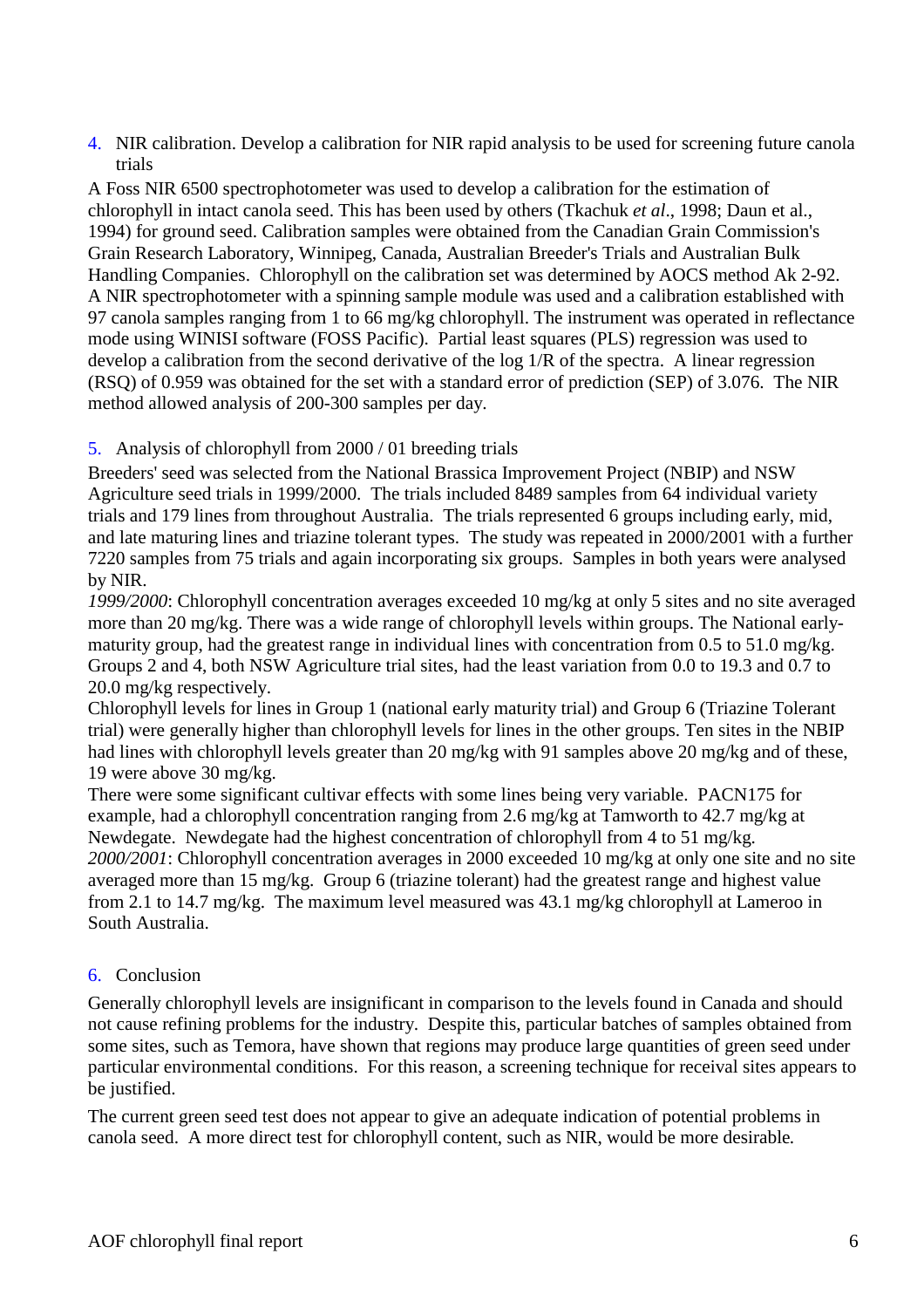# **BODY OF THE REPORT**

#### **Introduction**

Chlorophyll in canola seed is generally broken down to secondary pigments and by-products during the maturation process. In some cases, canola seed has been shown to retain the chlorophyll intact. In these cases the cotyledons can be seen to be green when the seed coat is removed. As the chlorophyll is oil soluble, when oil is extracted, it retains a green colour, the intensity being proportional to the concentration of chlorophyll in the seed.

There are several reasons that chlorophyll is retained in the seed during maturation and generally it is due to stress related causes in which the plant dies prematurely. These causes include frost damage (Daun *et al*.,1985) or severe water stress. Under these conditions the chlorophyll will remain in the seed indefinitely. Samples in this laboratory have been analysed two years after receival and shown to still contain the same amount of chlorophyll as at the time of receival.

Chlorophyll retention in canola is a major problem in Canada where canola is harvested in time to escape the onset of winter. In these cases crops can be damaged and killed by frost before they reach maturity. In some cases, oil extracted from these crops may contain chlorophyll in excess of 100 mg/kg and have a dark green appearance. Australian canola matures into increasingly hotter drier conditions of summer and generally dries off to produce a yellow oil with virtually no chlorophyll. However, there have been occasions in which crops have been water stressed or frost damaged, and in which green oil has resulted.

*Australian Standards*: The Australian Oilseed Federation has adopted the Canadian methods of analysis and standards for acceptance for green seed. The measurement of chlorophyll is described in the AOCS Standards Ak 2-92 (1998) and incorporates "Swedish Tubes", stainless steel cylinders unavailable commercially in Australia. The method is specific and is not generally available at canola receival sites. Currently, only the Wagga Wagga Agricultural Institute (WWAI) has access to the tubes and the test method in Australia. Samples have been analysed at both the Canadian Grain Commission and at WWAI to ensure that results from both laboratories were consistent. A comparison between the two laboratories is shown in Table 1.

| <b>Site</b>           | <b>Sample</b> | WWAI | <b>Canadian Grain</b><br><b>Commission</b> |
|-----------------------|---------------|------|--------------------------------------------|
| Canada                | CN9HF28       | 30   | 33                                         |
| Canada                | CN9CC15       | 83   | 81                                         |
| AOCS proficiency test | STD#4         | 12   | 13                                         |
| Canada                | CN9CL13       | 43   | 41                                         |
| Canada                | CN9CL12       | 36   | 35                                         |
| Canada                | CN9HF21       | h    |                                            |

*Table 1. Comparison of analytical results for chlorophyll in canola seed from Canada and WWAI* 

To allow receival sites to estimate rapidly the seed chlorophyll content, a "green seed" test has been instigated. This involves a random sample of 100 seeds which are crushed and observed for green cotyledons (Fig. 1 & 2). If there are green seeds, four more random samples of 100 seeds are selected and an average number of green seeds per 100 is determined. More than two green seeds per 100 are considered above the limit and subject to negotiation between the buyer and seller.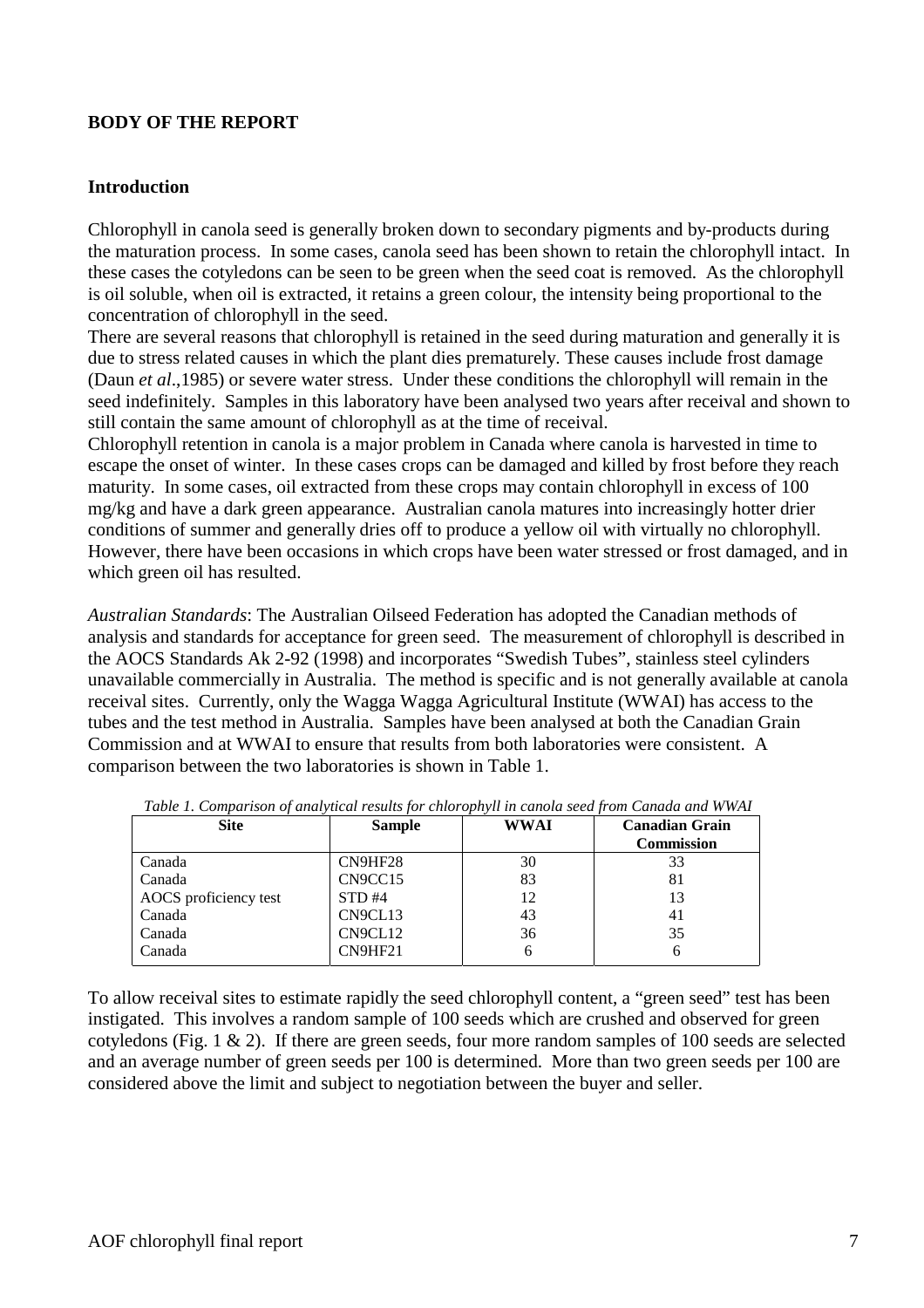# 1. *Genotype by environmental relationship - Analyse canola samples from site x cultivar x year.*

In 1998 a number of samples were analysed from 1997 and 1998 trials to determine the degree of chlorophyll retention. Several samples of each cultivar were tested from each site. Although the cultivars were consistent at each site tested, there was considerable difference between sites. Range (5- 27 mg/kg) and Rainbow (3-32 mg/kg) showed the greatest variability.

The investigation was repeated with a more complete set of samples from trials in 1999 and 2000, encompassing seven cultivars from six sites throughout the canola-growing region (Table 2a  $\&$  b).

*Table 2a. Average chlorophyll content (mg/kg) of a selection of samples from S4 mid maturity replicated research trials including seven cultivars x five sites during 1999/2000 (Wallendbeen was not harvested in 1999).* 

| <b>Cultivar</b> | Wagga |      |      | Junee Reefs    |       | <b>Boree</b>   |     | Ariah Park    |       | Wongan |  |
|-----------------|-------|------|------|----------------|-------|----------------|-----|---------------|-------|--------|--|
|                 | Wagga |      |      |                | Creek |                |     |               | Hills |        |  |
| Replicate       |       | 2    |      | $\overline{2}$ |       | $\overline{2}$ |     | $\mathcal{L}$ |       | 2      |  |
| Oscar           | 6.5   | 7.6  | 6.2  | 4.7            | 2.2   | 3.9            | 3.5 | 3.9           | 5.3   | 7.8    |  |
| Dunkeld         | 8.9   | 8.6  | 14.2 | 14.3           | 1.0   | 1.6            | 6.8 | 2.5           | 15.1  | 8.4    |  |
| Rainbow         | 10.7  | 6.9  | 7.1  | 5.6            | 0.3   | 0.0            | 2.6 | 1.2           | 7.0   | 15.7   |  |
| Surpass 600     | 6.6   | 12.2 | 10.3 | 10.4           | 0.0   | 3.5            | 1.6 | 3.2           | 7.7   | 14.2   |  |
| Pinnacle        | 2.0   | 4.8  | 8.7  | 7.5            | 0.0   | 1.3            | 1.4 | 6.7           | nr    | Nr     |  |
| Grouse          | 11.6  | 4.7  | 7.7  | 6.5            | 0.0   | 0.5            | 1.7 | 1.4           | 7.3   | 3.7    |  |
| Scoop           | 6.8   | 10.1 | 8.5  | 11.1           | 2.6   | 3.8            | 4.6 | nr            | 11.7  | 3.7    |  |

*Table 2b. Average chlorophyll content (mg/kg) of a selection of samples from S3 mid maturity replicated research trials with seven cultivars x six sites during 2000/01.* 

| <b>Cultivar</b> | Wagga |                | Junee Reefs |     |       | <b>Boree</b> |      | Ariah Park     |       | Wongan |     | Wallendbeen    |  |
|-----------------|-------|----------------|-------------|-----|-------|--------------|------|----------------|-------|--------|-----|----------------|--|
|                 | Wagga |                |             |     | Creek |              |      |                | Hills |        |     |                |  |
| Replicate       |       | $\overline{2}$ |             | 2   |       | 2            |      | $\overline{2}$ |       | 2      |     | $\overline{2}$ |  |
| Oscar           | 3.6   | 4.9            | 6.8         | 9.9 | 2.6   | 4.9          | 5.0  | 5.5            | 1.6   | 0.0    | 2.4 | 3.3            |  |
| Dunkeld         | 0.9   | 2.1            | 6.5         | 5.1 | 0.0   | 0.6          | 0.9  | 2.6            | 3.7   | 2.5    | 5.3 | 1.8            |  |
| Rainbow         | 7.3   | 4.6            | 3.5         | 2.5 | 3.9   | 0.1          | 2.2  | 4.1            | nr    | nr     | 4.3 | 5.9            |  |
| Surpass 600     | 0.7   | 1.4            | 6.6         | 3.8 | 1.5   | 1.6          | 2.8  | 1.1            | 1.3   | 2.3    | 3.3 | 4.3            |  |
| Pinnacle        | 2.9   | 4.4            | 1.7         | 3.8 | 2.7   | 4.7          | 24.5 | 11.0           | nr    | nr     | 3.2 | 3.1            |  |
| Grouse          | 6.8   | 3.3            | 5.6         | 4.1 | 0.9   | 2.5          | 9.3  | 4.9            | 0.0   | 0.0    | 7.4 | 4.0            |  |
| Scoop           | 4.8   | 6.1            | 9.2         | 4.6 | 5.3   | 5.6          | 10.5 | 5.5            | 1.3   | 0.0    | nr  | nr             |  |

nr - no result

*Frost damaged samples*: In 1999 a further set of samples, which were severally frost-damaged, were received from WA (Paul Carmody) for chlorophyll test. All of the samples tested were less than 30 mg/kg with only a few above 20 mg/kg. Again in 2000, frost damaged samples were obtained from WA and were tested for chlorophyll. These samples were also low in chlorophyll with levels below 5 mg/kg.

Overall, the study indicated that chlorophyll levels in Australian canola were generally low, with only a few samples exceeding 30 mg/kg over the three years of testing. In most cases, concentrations were less than 10 mg/kg at which level no green colour can be detected in the oil.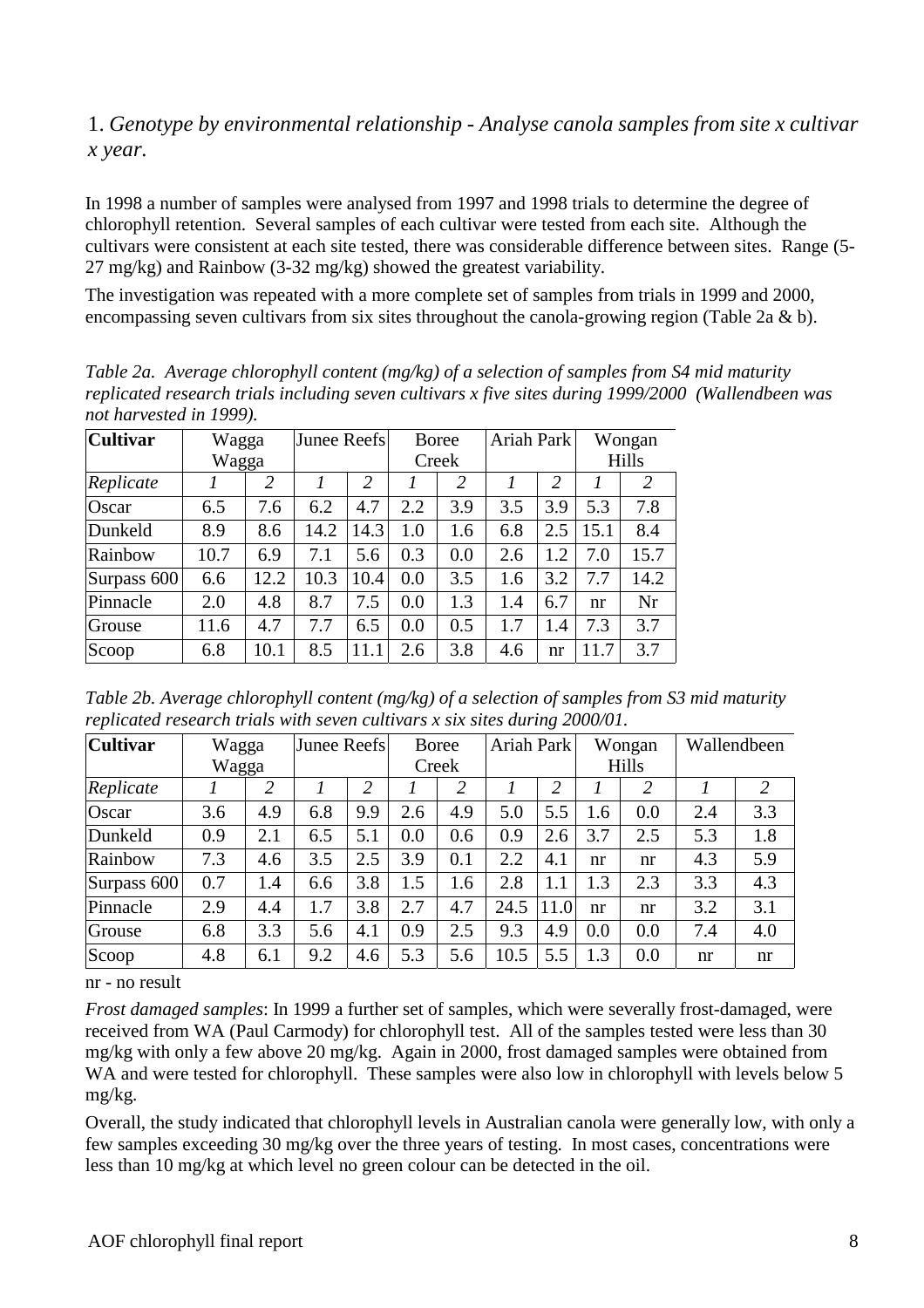# *2. Bulk Handling Company (BHC) study: Obtain samples from bulk handlers and canola trials/crops with the worst levels of chlorophyll/green seed.*

In 2000, 800 samples were received from BHCs in Victoria, NSW, SA and WA for analysis. The Temora site had reported high levels of green seed. Generally, chlorophyll levels were low, (<20 mg/kg) except at the Temora site. Several samples grown in areas around Temora had relatively high chlorophyll levels of between 11 and 67 mg/kg (Table 3).

Although the samples shown in Table 3 are a limited subset of the total 800 samples tested from canola sites across Australia, they show clearly that with suitable conditions, a single region may produce canola seed with consistently high chlorophyll. This may result in reduced opportunities to blend green seed with mature seed to obtain acceptable chlorophyll levels.

| <b>Site</b>    | <b>Cultivar</b> | <b>Chlorophyll</b><br>concentration |
|----------------|-----------------|-------------------------------------|
|                |                 | (mg/kg)                             |
| Cootamundra    | Pinnacle        | 21                                  |
| Greenthorpe    | Oscar           | 11                                  |
| Harden         | Oscar           | 29                                  |
| Cootamundra    | Oscar           | 19                                  |
| Old Junee      | Unknown         | 12                                  |
| Cootamundra    | Oscar           | 44                                  |
| Temora         | Unknown         | 28                                  |
| Harden         | Oscar           | 35                                  |
| Temora         | Unknown         | 13                                  |
| <b>Boorowa</b> | Unknown         | 27                                  |
| Temora         | Unknown         | 26                                  |
| Mirrool        | Unknown         | 37                                  |
| Cootamundra    | Pinnacle        | 67                                  |
| Grenfell       | Clancy          | 25                                  |
| Frogmore       | Unknown         | 17                                  |
| Temora         | Unknown         | 13                                  |
| Cowra          | Oscar           | 11                                  |
| Henty          | Charlton        | 18                                  |
| Junee          | Pinnacle        | 39                                  |
| Temora         | Unknown         | 33                                  |
| Temora         | Unknown         | 14                                  |

Table 3. Canola samples received at Temora BHC in 1999/2000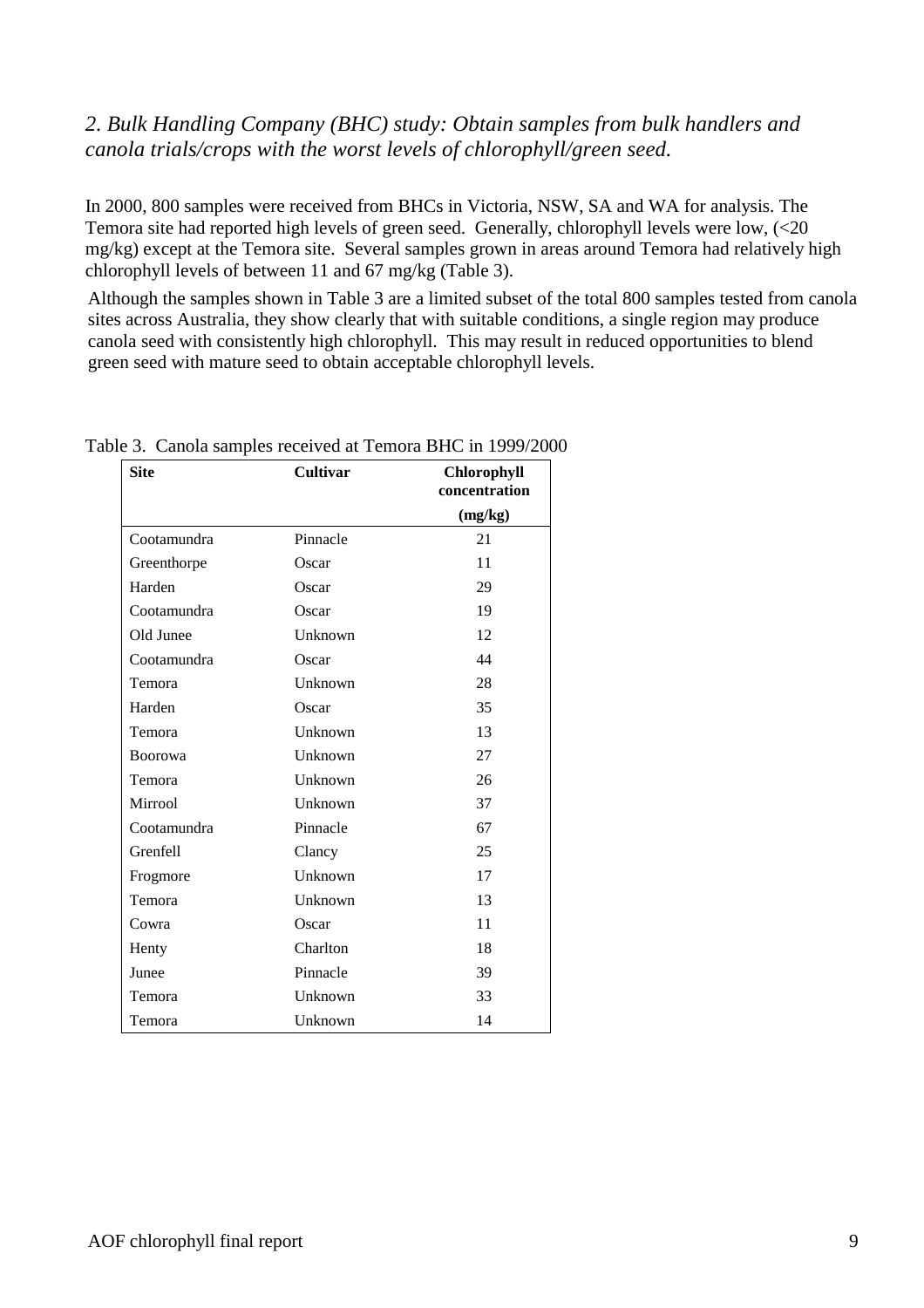# *3. Green seed screening test. Determine the relationship between number of green seeds and spectrophotometric reading.*

Seed samples obtained from Canada and BHCs in 2000 were used to compare the green seed test with the chlorophyll spectrophotometric test described previously. Despite counting either "distinctly dark green seeds" or "partially green seeds" no accurate relationship could be formed between the two. The green seed test was only useful in identifying canola samples with green seed and a potential to cause oil discolouration after extraction. It was shown that several pale green seeds contributed as much to the overall chlorophyll content as two distinct green seeds. This was also the finding of Daun (1982) and Daun and Symons (2000) who showed poor correlation between green seeds and chlorophyll content due to several factors including operator perceptions of "greenness".

Fig 1. Seed sampling ruler and paint roller used to flatten seed.



Fig 2. Flattened seed on masking tape

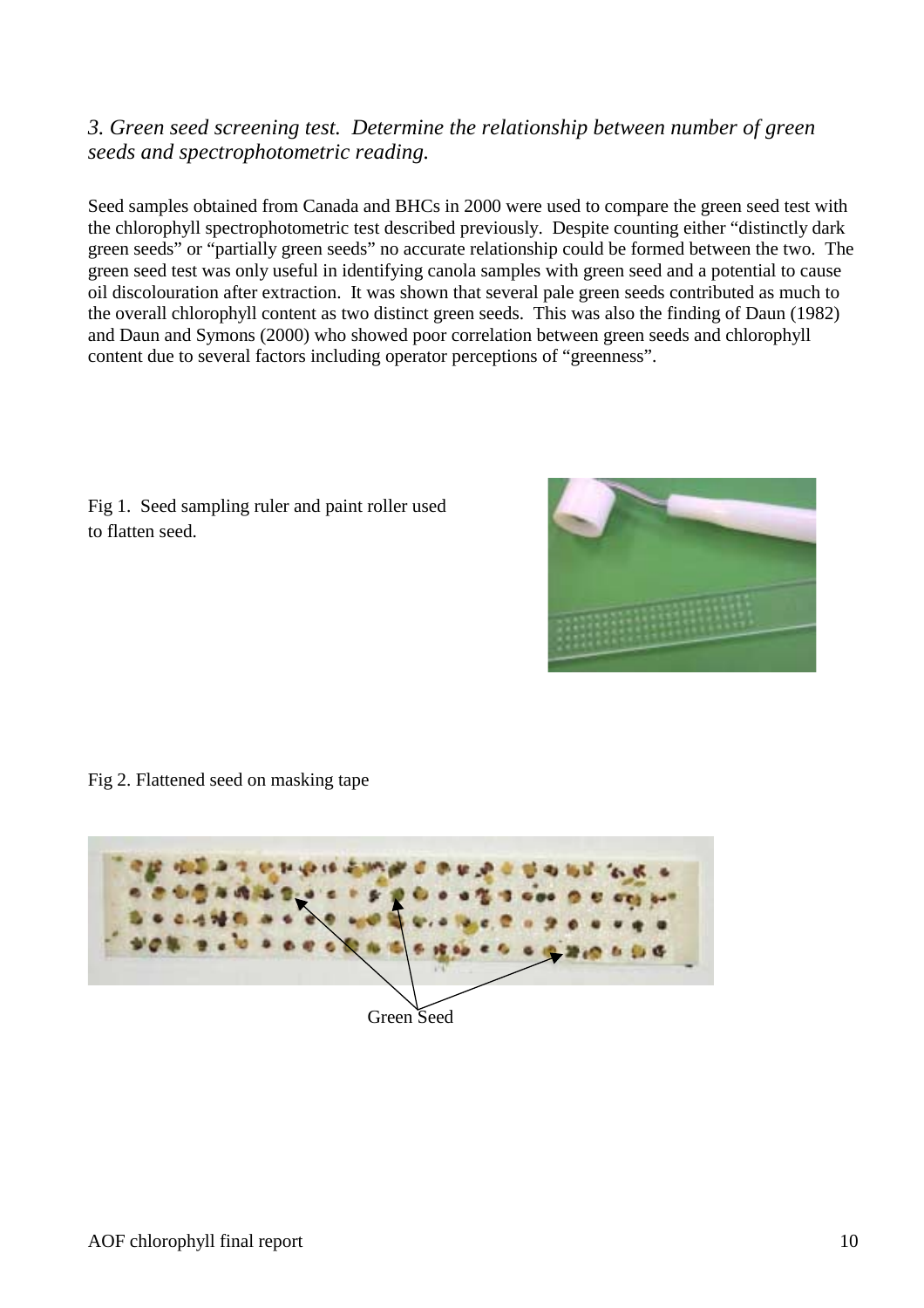# *4. NIR calibration: Develop a calibration for NIR rapid analysis to be used for screening future canola trials.*

A Foss NIR 6500 spectrophotometer, used to screen breeders seed samples through the WWAI canola research laboratory, was used to develop a calibration for the estimation of chlorophyll in intact canola seed. This has been achieved by others (Tkachuk et al., 1998; Daun et al., 1994) using ground seed.

*Seed samples:* Calibration of the NIR spectrophotometer required canola seed with a range from low to high levels of chlorophyll. Due to the limited availability of canola seed with high chlorophyll in Australia, calibration samples were supplemented with seed from the Canadian Grain Commission's Grain Research Laboratory, Winnipeg, Canada. Commercial canola seed was obtained from Australian Bulk Handling Companies.

*Analysis:* Chlorophyll was determined using the official spectrophotometric method of the American Oil Chemists' Society (AOCS) Ak 2-92. Results have previously been compared to other laboratories and through the American Oilseed Chemists' Proficiency Program to ensure accuracy and reliability of the analysis.

*Calibration of the NIR spectrophotometer*: A Foss NIR Systems 6500 Near InfraRed Spectrophotometer with a spinning sample module was utilised for this study. A calibration was established using a set of 97 canola samples selected from Canada, Australian Bulk Storage Companies and Breeders' Trials ranging from 1 to 66 mg/kg chlorophyll. The instrument was operated in reflectance mode using unground seeds. WINISI software (FOSS Pacific) was utilised. Partial least squares (PLS) regression was used to develop a calibration from the second derivative of the log 1/R of the spectra.

A linear regression (RSQ) of 0.959 was obtained for the calibration set of 97 samples with a standard error of prediction (SEP) of 3.076. The NIR method allowed analysis of 200-300 samples per day.

# *5. Analysis of chlorophyll from 1999/2000 and 2000/01 breeding trials.*

For comparison of chlorophyll levels between breeding lines and across a range of environments, Breeders' seed was selected from the National Brassica Improvement Project (NBIP) and NSW Agriculture seed trials in 1999/2000. The trials included 8489 samples from 64 individual variety trials (Table 4) and 179 lines (Table 5) from canola growing areas throughout Australia. All trials were replicated and samples for chlorophyll were taken from each plot.These trials were separated into 6 groups including early, mid, late maturing and triazine tolerant types.

The comparison was repeated in 2000/2001 with a further 7220 samples from 75 trials from four States in Australia and again incorporating six groups.

Samples were analysed by NIR. The NIR6500 was calibrated using samples analysed by the official AOCS method Ak2-92. This method allowed rapid analysis of samples from the breeding trials in 2000 and in 2001.

*Chlorophyll concentration 1999/2000*: From the 64 sites analysed, mean chlorophyll concentration exceeded 10 mg/kg at only 5 sites and no site averaged more than 20 mg/kg (Table 4a). Although the means for individual sites were generally low, there was a wide range of chlorophyll levels within groups. For example, Group 1, the National early-maturity group, had the greatest range with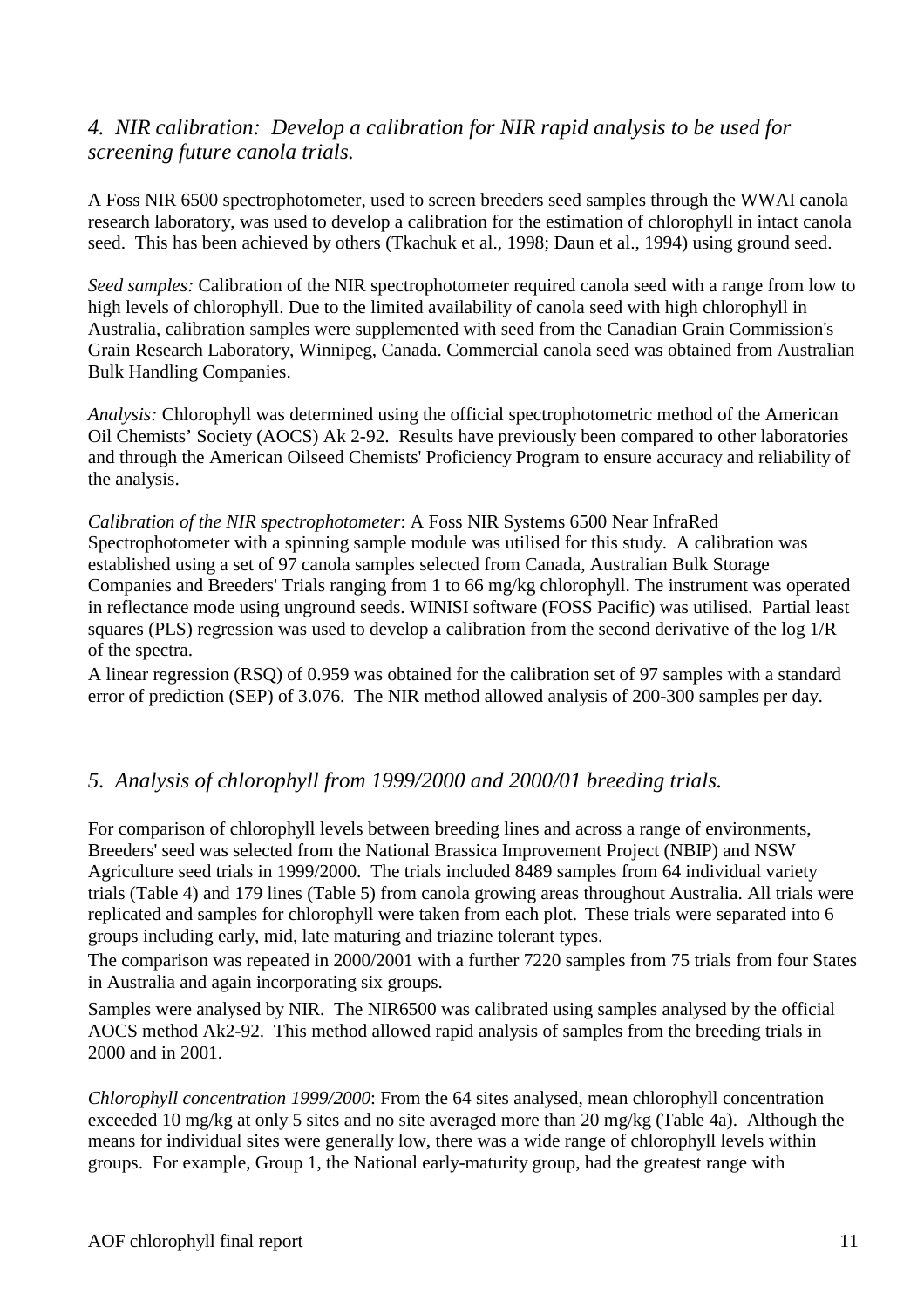concentrations from 0.5 to 51.0 mg/kg. Groups 2 and 4, both NSW Agriculture trial sites, had the least variation from 0.0 to 19.3 and 0.7 to 20.0 mg/kg respectively.

Chlorophyll levels for lines in Group 1 (national early maturity trial) and Group 6 (Triazine Tolerant trial) were generally higher than chlorophyll levels for lines in the other groups. Ten sites in the NBIP had lines with chlorophyll levels greater than 20 mg/kg with 91 samples above 20 mg/kg and of these, 19 were above 30 mg/kg.

For the 3 lines in each group with the lowest (across sites) concentration of chlorophyll, Table 4c presents the fitted value from the analysis, the raw mean and the incidence of that line. Table 4d is the equivalent for the three lines with highest (across sites) concentration of chlorophyll. The (across sites) means for all these lines were all less than 20 mg/kg but some lines were quite variable. PACN175 had a chlorophyll concentration ranging from 2.6 mg/kg at Tamworth to 42.7 mg/kg at Newdegate.

*Chlorophyll concentration 2000/2001*: In 2000, average chlorophyll concentration exceeded 10 mg/kg at only one site and no site averaged more than 15 mg/kg (Table 5). Group 6 (triazine tolerant) had the greatest range and highest value from 2.1 to 14.7 mg/kg. The maximum level measured was 43.1 mg/kg chlorophyll at Lameroo in South Australia.

# *6. Biometrical analysis:*

Analytical results from breeders trial samples grown in 1999 and in 2000 were provided to Ms B. Orchard (WWAI) for statistical analysis. The results of this analysis have been published in the Australian Journal of Experimental Agriculture (in press). The analysis showed that from six sample groups, environment was the major determinant of chlorophyll (37.5-57.6%) with 'variety' (7.4 – 22.3%) and 'site by variety' (7.6-14.1%) being of similar importance.

# *7. Travel* :

Progress reports have been presented to the AOF Standards meeting throughout the project in Sydney and Melbourne with a final summary, which will be provided to the AOF on 26/09/2002.

# *8.* Summary

The analysis of over 8489 samples from trials in 2000 and a further 7220 samples in 2001, from throughout the Australian canola-growing region has provided considerable data regarding chlorophyll levels in Australian canola. The study has determined that chlorophyll concentration can often exceed the acceptable industry standards. Significantly, 10 of the 64 sites in 2000 contained lines that exceeded 20 mg/kg of chlorophyll. Ninety-one of those samples were above 20 mg/kg.

The results shown in Tables 4 and 5 would indicate that the problem is not associated purely with the maturity groups as all show some varieties with high chlorophyll. The sites with high levels in 1999 were also well distributed including Katanning and Newdegate (WA), Rutherglen (Vic.) and Turretfield (SA). Genotype had a significant effect, with some lines showing consistently high chlorophyll. Despite this, it does not seem to be related to genetic material from a particular breeding program as the highest chlorophyll lines included lines from several individual-breeding programs. In a preliminary project carried out in 1997 and 1998, analysis of samples from selected sites showed variability in the samples analysed. However, the average chlorophyll level was only 1.5 mg/kg and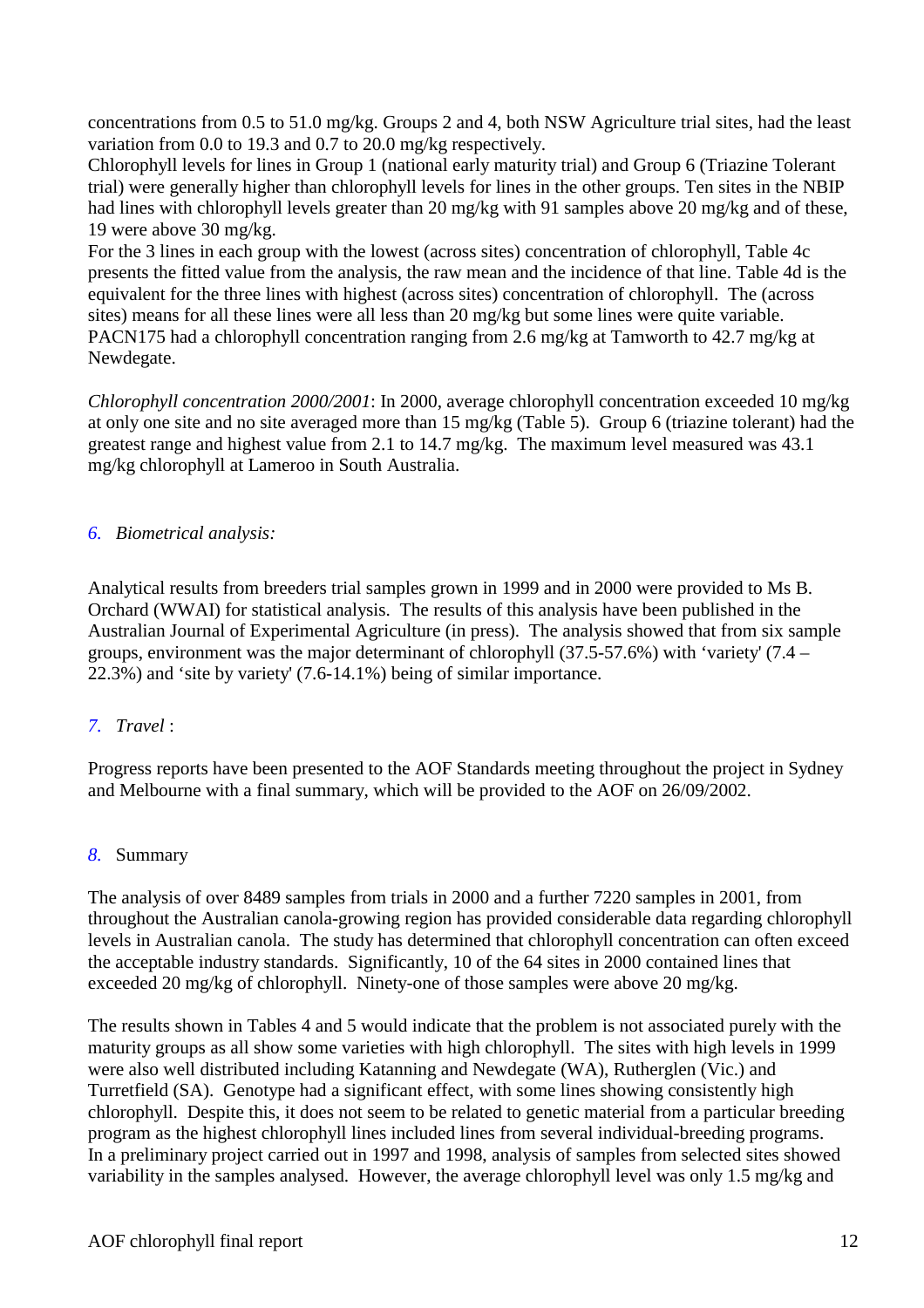2.3 mg/kg respectively. This study did not identify the problem which has been experienced at Australian receival points. From 800 samples received and analysed from Bulk Handling Companies in Victoria, NSW, SA and WA in 1999 and 2000, results ranged from 0 to 67 mg/kg with an average of 24 mg/kg. However, this was not a random sample as Bulk Handlers had selected samples to send for analysis.

The variable Australian environment is the major factor in annual variations in quality and agronomic performance of canola lines. Selection for more tolerant canola varieties to improve quality consistency has been the aim of Australian breeders for several years. Screening for new breeding lines involves selection for a range of traits, both agronomic and quality types. Increased oil and protein content and reduced glucosinolate and erucic acid concentration have been major selection criteria in the past. However, the use of NIR spectrometry allows for multiple trait analysis on large numbers of samples in a relatively short time and at low operating cost. The possibility of selecting for cultivars low in chlorophyll is enhanced through knowledge that there is a strong cultivar effect. Breeding programs need to be aware of the genetic influence in the retention of high chlorophyll in mature canola. A positive selection pressure may now be applied to remove the lines that show a tendency toward high chlorophyll content over the range of growing environments in the canola growing areas.

#### **Acknowledgments**

The Australian Oilseed Federation and NSW Agriculture funded the project. The National Brassica Improvement Project is funded by the Grains Research and Development Corporation (GRDC).

# **References**

- Official Methods and Recommended Practices of the American Oil Chemists' Society, 5<sup>th</sup> edition., AOCS Press, Champaign, 1998.
- Daun JK (1982) The Relationship between Rapeseed Chlorophyll, Rapeseed Oil Chlorophyll and Percentage Green Seeds. *Journal of the American Oil Chemists' Society* 59, 15-18.
- Daun JK, and Symons S (2000) How Green Is Green? Sampling and Perception in Assessing Green Seeds and Chlorophyll in Canada. *Journal of American Oil Chemists' Society* 77, 1209-1213.
- Daun JK, Clear KM, Williams PC (1994) Comparison of Three Whole-Seed Near Infrared analysers for Measuring Quality Components of Canola Seed*. Journal of the American Oil Chemists' Society* 71, 1063-1068.
- Daun JK, Clear KM, Mills JT (1985) Effect of frost damage on the quality of canola (*B. napus*)*. Journal of the American Oil Chemists' Society* 62, 715-719.
- Tkachuk R, Mellish VJ, Daun JK, Macri LJ (1998) Determination of Chlorophyll in Ground Rapeseed Using a Modified Near Infrared Reflectance Spectrophotometer. *Journal of the American Oil Chemists' Society* 65, 381-385.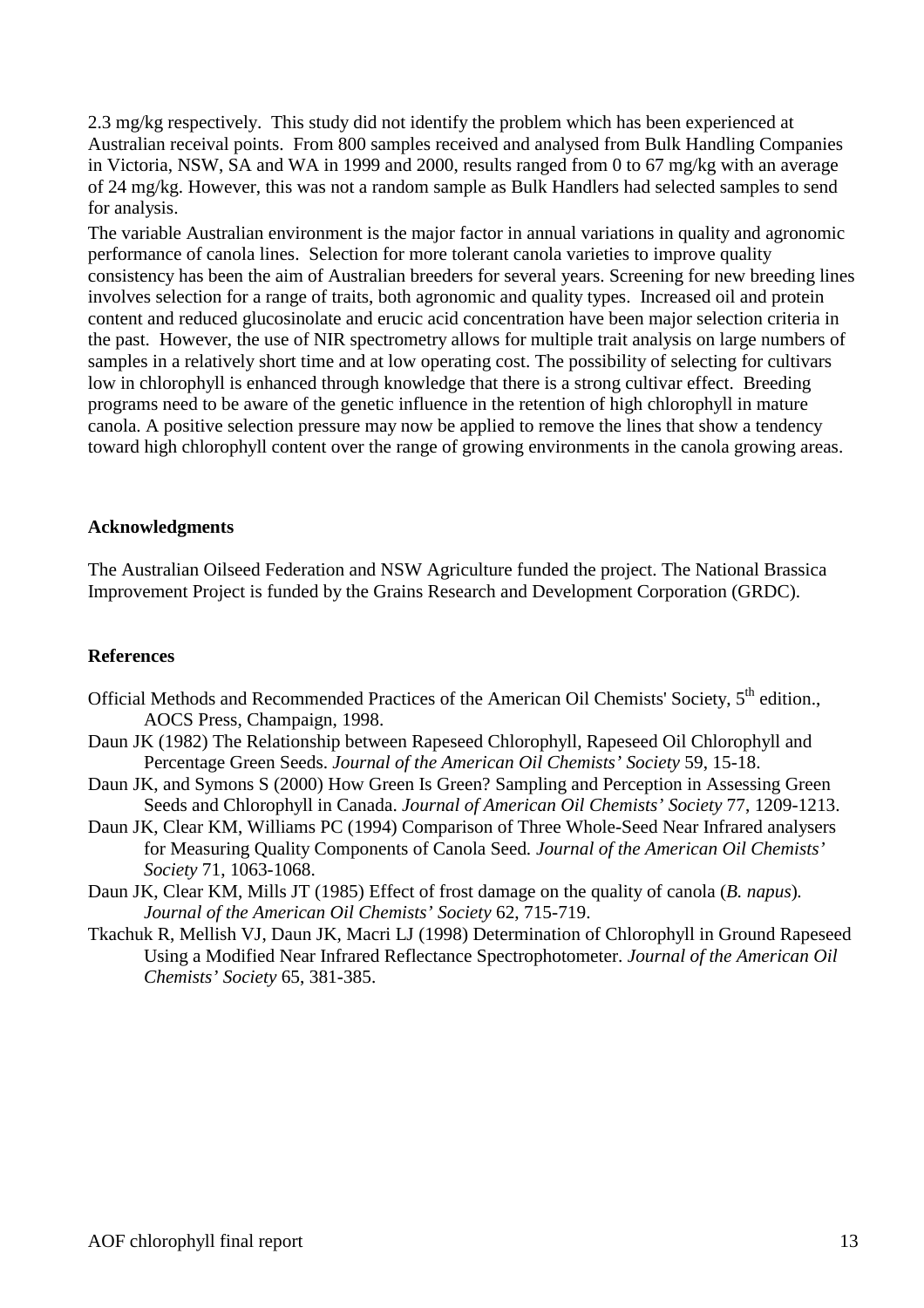| Group 1               | min | max  | mean | Group 2             | min     | max  | mean | Group 3               | min | max  | mean |
|-----------------------|-----|------|------|---------------------|---------|------|------|-----------------------|-----|------|------|
| Merredin W            | 1.8 | 13.4 | 4.7  | Bogan Gate N        | $0.0\,$ | 9.7  | 3.8  | Avondale W            | 1.5 | 7.9  | 4.0  |
| Minnipa S             | 0.5 | 21.4 | 6.7  | Condobolin N        | 0.9     | 9.4  | 3.1  | Lake Bolac V          | 0.7 | 7.5  | 3.5  |
| Turretfield S         | 3.1 | 27.8 | 9.1  | Coonamble N         | 2.0     | 9.7  | 4.1  | Turretfield S         | 2.0 | 18.1 | 7.2  |
| Condobolin N          | 1.8 | 14.1 | 6.1  | <b>Tamworth N</b>   | 1.5     | 8.7  | 3.4  | <b>Bordertown S</b>   | 3.2 | 16.3 | 9.5  |
| Horsham V             | 5.0 | 19.6 | 9.3  | Wagga Wagga N       | 2.8     | 19.3 | 6.6  | Horsham V             | 3.4 | 16.2 | 6.6  |
| Lameroo S             | 2.2 | 15.6 | 5.9  | Thuddungra N        | 1.3     | 7.4  | 3.6  | Katanning W           | 2.0 | 31.7 | 15.5 |
| Newdegate W           | 4.0 | 51.0 | 18.9 |                     |         |      |      | Suntop <sub>N</sub>   | 1.7 | 5.8  | 3.9  |
| Tamworth <sub>N</sub> | 2.0 | 11.4 | 3.6  |                     |         |      |      | Wongan Hills W        | 1.8 | 6.0  | 3.1  |
| Walpeup V             | 1.0 | 18.9 | 4.9  |                     |         |      |      | Wagga Wagga N         | 2.5 | 13.1 | 6.2  |
| Wagga Wagga N         | 2.5 | 20.9 | 8.1  |                     |         |      |      | Tamworth <sub>N</sub> | 1.0 | 21.0 | 5.7  |
| Wongan Hills W        | 1.0 | 15.0 | 5.4  |                     |         |      |      |                       |     |      |      |
|                       |     |      |      |                     |         |      |      |                       |     |      |      |
|                       |     |      |      |                     |         |      |      |                       |     |      |      |
| Group 4               | min | max  | mean | Group 5             | min     | max  | mean | Group 6               | min | max  | mean |
| Ariah Park N          | 2.7 | 17.0 | 6.7  | Wagga Wagga N       | 2.0     | 13.8 | 4.8  | Lameroo S             | 0.7 | 22.5 | 5.2  |
| Bingara N             | 1.2 | 13.0 | 6.2  | <b>Bordertown S</b> | 4.3     | 20.9 | 10.5 | Merredin W            | 2.7 | 13.3 | 4.9  |
| <b>Boree Creek N</b>  | 0.7 | 14.1 | 5.6  | Turretfield S       | 3.0     | 22.2 | 8.6  | Rutherglen V          | 3.3 | 36.3 | 15.5 |
| <b>Borenore N</b>     | 1.9 | 17.8 | 4.8  | Esperance W         | $0.8\,$ | 12.6 | 3.6  | Struan S              | 2.1 | 14.5 | 5.9  |
| Condobolin N          | 1.4 | 7.3  | 3.3  | Horsham V           | 2.5     | 14.1 | 6.5  | Grenfell N            | 0.2 | 12.3 | 3.2  |
| Finley N              | 1.0 | 12.1 | 3.3  | Lake Bolac V        | $2.0\,$ | 13.2 | 5.4  | Hopetoun              | 2.5 | 19.0 | 6.5  |
| Grenfell N            | 0.8 | 9.7  | 4.0  |                     |         |      |      | Horsham V             | 1.7 | 17.1 | 4.8  |
| Junee Reefs N         | 3.9 | 20.0 | 10.2 |                     |         |      |      | Mount Barker W        | 1.5 | 13.2 | 4.0  |
| Pine Ridge N          | 2.3 | 12.4 | 5.1  |                     |         |      |      | Tamworth N            | 1.3 | 9.5  | 3.3  |
| Suntop <sub>N</sub>   | 2.4 | 7.1  | 4.0  |                     |         |      |      | Turretfield S         | 2.0 | 17.5 | 5.3  |
| Tamworth <sub>N</sub> | 0.4 | 9.8  | 3.9  |                     |         |      |      | Wagga Wagga N         | 2.0 | 24.0 | 7.9  |
| Wagga Wagga N         | 2.2 | 14.4 | 6.1  |                     |         |      |      | Wongan Hills W        | 4.0 | 19.3 | 8.9  |
| Beargamil N           | 1.8 | 12.8 | 5.3  |                     |         |      |      |                       |     |      |      |
| Coolamon N            | 2.5 | 10.4 | 4.7  |                     |         |      |      |                       |     |      |      |
| Combaning N           | 1.7 | 11.2 | 4.8  |                     |         |      |      |                       |     |      |      |
| Dunedoo N             | 1.9 | 7.2  | 3.8  |                     |         |      |      |                       |     |      |      |
| Merriwa N             | 1.9 | 6.4  | 3.2  |                     |         |      |      |                       |     |      |      |
| Thuddungra N          | 1.5 | 8.1  | 3.9  |                     |         |      |      |                       |     |      |      |
| Yass N                | 0.5 | 7.4  | 3.4  |                     |         |      |      |                       |     |      |      |

**Table 4a.** List of trial sites and chlorophyll minimum, maximum and mean for each site in 2000. The trials consisted of 6 groups: Group 1 (NBIP early-maturity), Group 2 (NSW early-maturity), Group 3 (NBIP mid-maturity), Group 4 (NSW mid-maturity), Group 5 (NBIP latematurity), Group 6 (NBIP triazine-tolerant cultivar). Western Australia (W), New South Wales (N), South Australia (S), Victoria (V).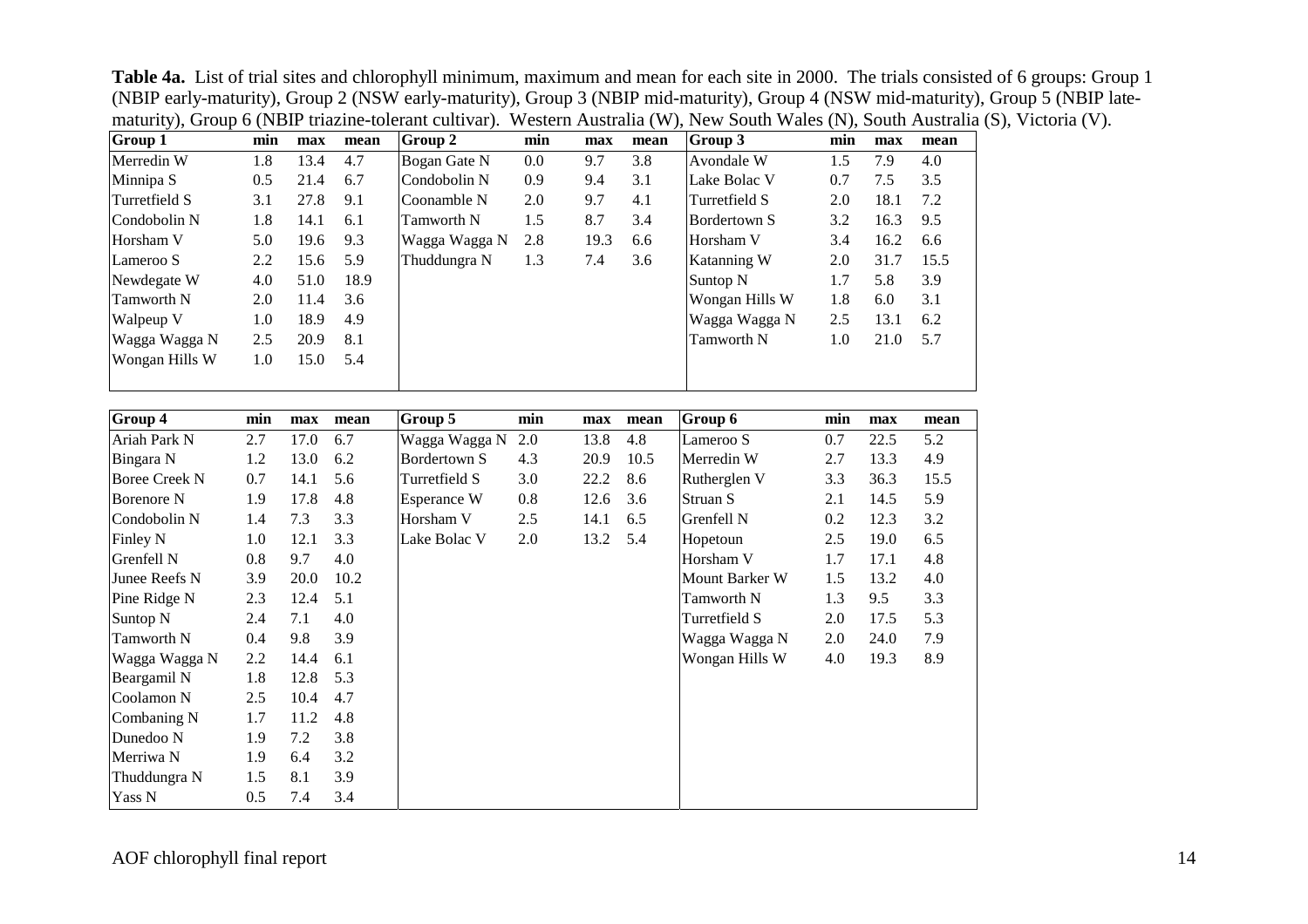**Table 4b.** List of canola cultivars. Cultivar acronyms on breeding lines represent cultivars from individual breeding programs. The trials consisted of 6 groups as described in Table 4a.

| Group 1<br>AGC <sub>8</sub> | Group 2<br>PACN164 | Group 3<br>AGC14 | Group 4<br>SURPASS600 | Group 5<br><b>RO018</b> | Group 6<br><b>PINNACLE</b> |
|-----------------------------|--------------------|------------------|-----------------------|-------------------------|----------------------------|
| NS03767                     | <b>BLN1999</b>     | RO012            | <b>RN14</b>           | <b>BLN2359</b>          | TO001                      |
| AGC7                        | SURPASS400         | NS03788          | <b>BLN2005</b>        | RO022                   | TN <sub>6</sub>            |
| AGC6                        | PACN162            | AGC9             | <b>BLN2153</b>        | RO019                   | TN4                        |
| <b>RO005</b>                | <b>BLN2025</b>     | AGC16            | <b>SCOOP</b>          | AGC17                   | <b>KAROO</b>               |
| AGC5                        | <b>BLN2003</b>     | AGC11            | AGA99-13              | <b>OSCAR</b>            | <b>PACT2001</b>            |
| <b>BLN2300</b>              | <b>BLN2026</b>     | AGC15            | <b>PURLER</b>         | AGC <sub>22</sub>       | <b>TO007</b>               |
| <b>BLN2288</b>              | RN2                | <b>CHARLTON</b>  | <b>BLN2114</b>        | <b>BLN2358</b>          | AGT1                       |
| PACN173                     | <b>BLN2033</b>     | RO010            | <b>RN15</b>           | AGC23                   | <b>DRUM</b>                |
| AGC4                        | AGA99-27           | <b>GROUSE</b>    | SURPASS600TT          | <b>BLN2215</b>          | TO002                      |
| <b>RO007</b>                | 44C71              | <b>BLN2312</b>   | TN <sub>4</sub>       | <b>BLN2216</b>          | <b>PACT2003</b>            |
| RO001                       | <b>MYSTIC</b>      | <b>SCOOP</b>     | <b>BLN2008</b>        | AGC24                   | <b>PACT2002</b>            |
| <b>BLN2017</b>              | <b>BLN2030</b>     | RO009            | 46C03                 | <b>RAINBOW</b>          | AGT2                       |
| <b>RO008</b>                | <b>BLN2029</b>     | <b>BLN2323</b>   | <b>NS3094</b>         | <b>BLN2355</b>          | PACN164                    |
| AGC3                        | <b>BLN2060</b>     | AGC13            | 46C01                 | <b>BLN2065</b>          | AGT5                       |
| <b>BLN2299</b>              | <b>RAINBOW</b>     | <b>BLN2319</b>   | 46C72                 | PACY9043                | AGT4                       |
| PACN170                     | <b>KAROO</b>       | RO014            | <b>BLN1981</b>        | RO017                   | TN1                        |
| AGC1                        | <b>BLN2062</b>     | AGC12            | TM4                   | RO021                   | TN7                        |
| <b>BLN2311</b>              | <b>OSCAR</b>       | SURPASS600       | <b>INSIGNIA</b>       | <b>BLN2200</b>          | AGT6                       |
| NS03752                     | <b>BLN1960</b>     | <b>DUNKELD</b>   | <b>CLANCY</b>         | <b>CHARLTON</b>         | AGA99-26                   |
| PACN175                     | <b>GEORGIE</b>     | NS03741          | <b>RIPPER</b>         | AGC18                   | SURPASS600TT               |
| <b>RO006</b>                | <b>BLN2054</b>     | <b>BLN2354</b>   | <b>BLN2137</b>        | AGC <sub>20</sub>       | <b>TO004</b>               |
| <b>MYSTIC</b>               | <b>MONTY</b>       | <b>BLN2256</b>   | <b>BLN2006</b>        | <b>DUNKELD</b>          | AA8-6                      |
| RO002                       | <b>BLN2004</b>     | RO015            | <b>BLN2173</b>        | P98132                  | AGT3                       |
| AGC <sub>2</sub>            | AGA99-04           | AGC10            | <b>BLN1994</b>        | AGC21                   | <b>TO008</b>               |
| <b>RAINBOW</b>              | <b>BLN2017</b>     | NS03787          | <b>BLN1560</b>        | <b>BLN2087</b>          | AGA99-27                   |
| <b>MONTY</b>                | PACN176            | <b>BLN2293</b>   | <b>BLN1990</b>        | AGC19                   | <b>CLANCY</b>              |
| <b>BLN2298</b>              | TN1                | <b>BLN2191</b>   | PACN178               | RO020                   | <b>TO006</b>               |
| <b>BLN2316</b>              | <b>DRUM</b>        | RO013            | TN <sub>6</sub>       | <b>BLN1888</b>          | TM8                        |
| RO004                       | <b>EMBLEM</b>      | <b>OSCAR</b>     | PACN168               | <b>RM22</b>             | <b>TO005</b>               |
| RO003                       |                    | RO011            | <b>TROOPER</b>        | <b>RN18</b>             | TM4                        |
| <b>BLN2062</b>              |                    | <b>BLN2320</b>   | TN7                   | <b>BLN1766</b>          | TO003                      |
| PACN176                     |                    | RO016            | <b>PINNACLE</b>       | RN19                    | HYLITE200TT                |
|                             |                    | NS03793          | 47C02                 | <b>BLN2010</b>          |                            |
|                             |                    | NS03729          | <b>BLN1592</b>        |                         |                            |
|                             |                    | <b>RAINBOW</b>   | <b>GROUSE</b>         |                         |                            |
|                             |                    |                  | TM8                   |                         |                            |
|                             |                    |                  | <b>DUNKELD</b>        |                         |                            |
|                             |                    |                  | AGA99-14              |                         |                            |
|                             |                    |                  | <b>CHARLTON</b>       |                         |                            |
|                             |                    |                  | <b>BLN2162</b>        |                         |                            |
|                             |                    |                  | <b>OSCAR</b>          |                         |                            |
|                             |                    |                  | <b>RAINBOW</b>        |                         |                            |
|                             |                    |                  | NS3082                |                         |                            |

NS3092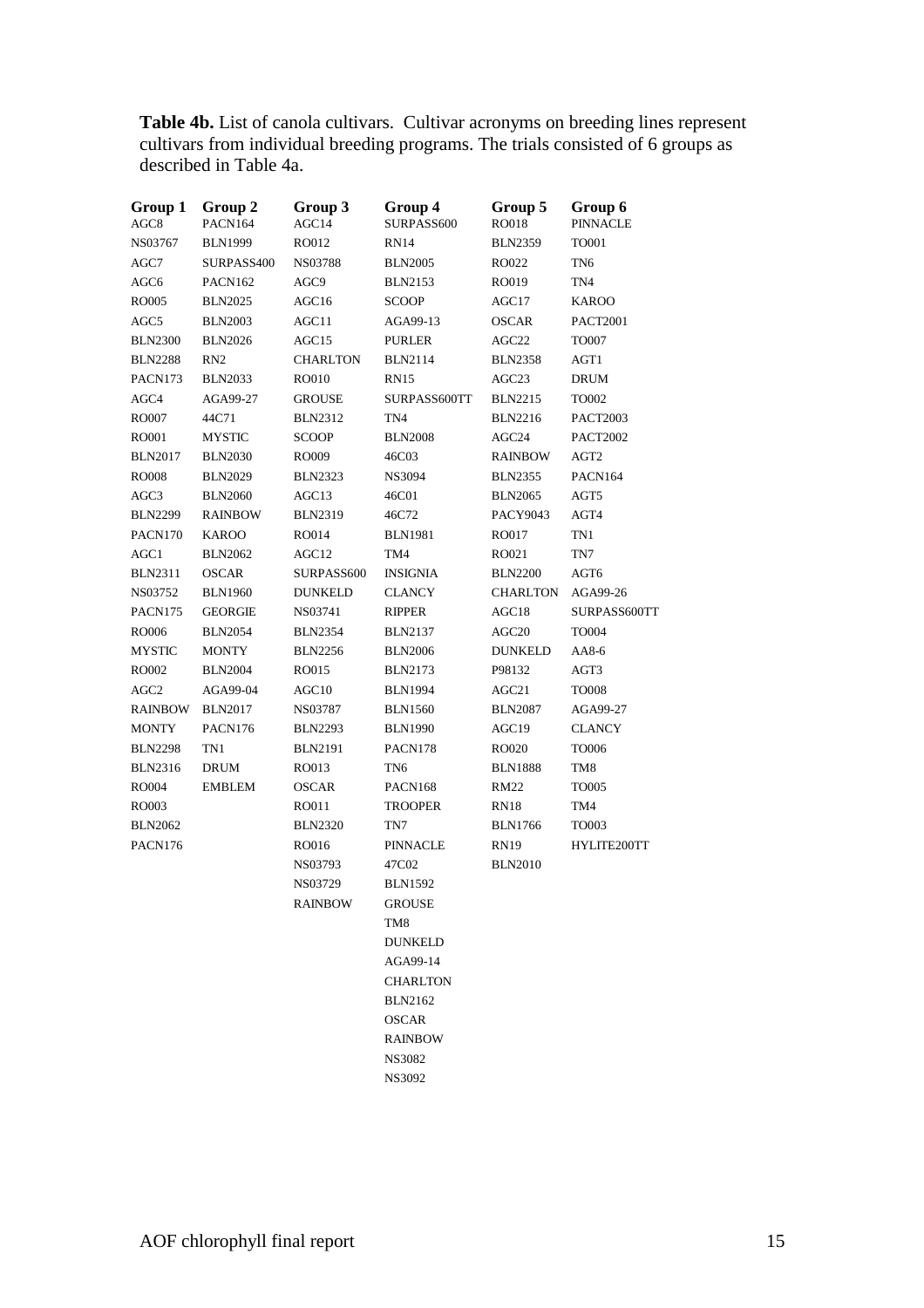| Group 1          | Raw mean | <b>Site present</b> |
|------------------|----------|---------------------|
| AGC <sub>2</sub> | 4.88     | A11                 |
| <b>RO008</b>     | 5.01     | All                 |
| PACN170          | 5.07     | A11                 |
| <b>GROUP 2</b>   |          |                     |
| AGA99-04         | 3.28     | All                 |
| <b>BLN2062</b>   | 3.20     | 5 of 6              |
| 44C71            | 3.20     | All                 |
| <b>GROUP 3</b>   |          |                     |
| <b>RO010</b>     | 3.95     | All                 |
| RO011            | 4.37     | All                 |
| RO014            | 5.02     | A11                 |
| <b>GROUP4</b>    |          |                     |
| TN4              | 3.37     | A11                 |
| TN7              | 3.67     | 12 of 19            |
| 46C01            | 3.85     | A11                 |
| <b>GROUP 5</b>   |          |                     |
| <b>RN18</b>      | 3.55     | $2$ of 6            |
| <b>BLN2215</b>   | 4.19     | All                 |
| <b>OSCAR</b>     | 4.76     | A11                 |
| <b>GROUP 6</b>   |          |                     |
| AGA99-26         | 4.31     | 8 of 12             |
| TN7              | 4.49     | 8 of 12             |
| TN4              | 5.21     | 8 of 12             |

**Table 4c.** Three canola lines with the lowest chlorophyll levels of each maturity group and triazine tolerant group.

**Table 4d.** Three canola lines with the highest chlorophyll levels of each maturity group and triazine tolerant group.

|                     | Raw mean | Site present |
|---------------------|----------|--------------|
| <b>GROUP1</b>       |          |              |
| <b>PACN175</b>      | 13.83    | A11          |
| PACN173             | 14.50    | A11          |
| AGC6                | 15.20    | A11          |
| <b>GROUP 2</b>      |          |              |
| PACN162             | 5.25     | 5 of 6       |
| <b>BLN2029</b>      | 5.54     | $5$ of 6     |
| PACN176             | 6.45     | A11          |
| <b>GROUP 3</b>      |          |              |
| <b>BLN2256</b>      | 8.38     | A11          |
| <b>BLN2293</b>      | 8.18     | A11          |
| AGC10               | 8.73     | A11          |
| <b>GROUP4</b>       |          |              |
| <b>NS3082</b>       | 6.83     | A11          |
| <b>BLN2162</b>      | 7.59     | 12 of 19     |
| PACN178             | 7.49     | All          |
| <b>GROUP 5</b>      |          |              |
| <b>BLN2087</b>      | 8.73     | A11          |
| AGC17               | 9.56     | A11          |
| AGC20               | 11.82    |              |
| <b>GROUP 6</b>      |          |              |
| <b>HYLITE 200TT</b> | 8.59     | 3 Of 12      |
| <b>PACT2002</b>     | 11.68    | A11          |
| <b>PACT2003</b>     | 13.63    | A11          |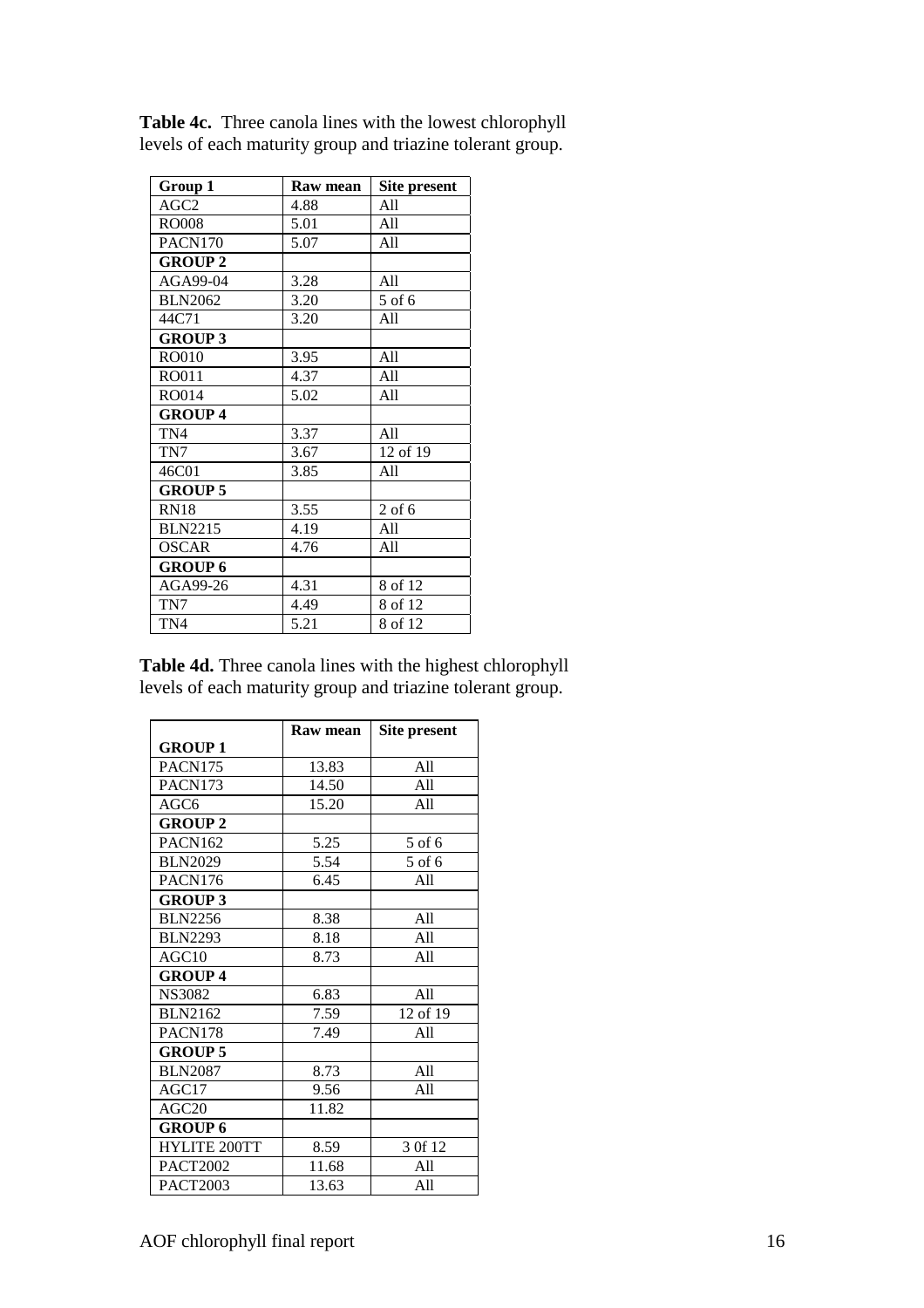*Table 5*. List of trial sites and chlorophyll minimum, maxmum and mean for each site in 2001. The trials consisted of 6 groups: Group 1 (NBIP early-maturity), Group 2 (NSW early-maturity), Group 3 (NBIP mid-maturity), Group 4 (NSW mid-maturity), Group 5 (NBIP late-maturity), Group 6 (NBIP triazine-tolerant cultivar). Western Australia (W), New South Wales (N), South Australia (S), Victoria (V).

| <b>Group 1</b> | Min | <b>Max</b> | Mean | Group $2(S3)$ | Min     | <b>Max</b> | Mean | Group $3(S2)$ | Min | <b>Max</b> | Mean |
|----------------|-----|------------|------|---------------|---------|------------|------|---------------|-----|------------|------|
| Newdegate W    | 0.0 | 9.8        | 4.2  | Coonamble N   | $0.0\,$ | 4.8        | 1.8  | Lake Bolac V  | 2.5 | 26.0       | 9.9  |
| Tamworth N     | 0.0 | 9.8        | 3.2  | Condobolin N  | $0.0\,$ | 6.7        | 3.6  | Suntop N      | 0.0 | 7.8        | 3.0  |
| Condoblin N    | 0.0 | 10.2       | 4.0  | Bogan Gate N  | $0.0\,$ | 7.4        | 2.7  | Moree N       | 0.0 | 8.7        | 3.3  |
| Minnipa S      | 0.0 | 11.2       | 4.4  | Tamworth N    | $0.0\,$ | 10.0       | 2.8  | Beverly W     | 0.0 | 13.6       | 3.0  |
| Horsham V      | 1.0 | 13.3       | 6.2  | Oaklands N    | 2.8     | 12.0       | 7.1  | Wagga Wagga N | 2.0 | 14.8       | 7.1  |
| Moree N        | 0.0 | 13.6       | 5.3  | Wagga CCA N   | 0.2     | 13.7       | 6.6  | Katanning W   | 0.0 | 15.7       | 5.6  |
| Wagga Wagga N  | 0.6 | 18.1       | 6.8  | Beckom N      | $0.0\,$ | 15.2       | 7.3  | Bordertown S  | 1.2 | 17.0       | 7.4  |
| Geraldton W    | 5.1 | 21.1       | 11.0 | Nyngan N      | 0.5     | 15.3       | 5.7  | Horsham V     | 2.0 | 20.2       | 8.0  |
| Lameroo S      | 1.5 | 27.0       | 9.2  | Moree N       | 0.0     | 15.8       | 5.6  | Struan S      | 0.6 | 20.2       | 7.9  |
| Beulah V       | 1.0 | 27.2       | 8.5  | Wagga CBA N   | 2.0     | 17.7       | 6.8  |               |     |            |      |
|                |     |            |      | Group 2 (S4)  |         |            |      |               |     |            |      |
|                |     |            |      | Naradhan N    | $0.0\,$ | 8.0        | 3.9  |               |     |            |      |
|                |     |            |      | Piliga N      | $0.0\,$ | 8.0        | 0.5  |               |     |            |      |
|                |     |            |      | North Star N  | $0.0\,$ | 8.2        | 4.1  |               |     |            |      |
|                |     |            |      | Gunnedah N    | 1.0     | 10.6       | 4.6  |               |     |            |      |
|                |     |            |      | Thuddungra N  | 2.5     | 13.2       | 6.3  |               |     |            |      |
|                |     |            |      | Tottenham N   | $0.0\,$ | 15.5       | 2.9  |               |     |            |      |
|                |     |            |      | Trangie N     | 2.5     | 20.0       | 8.6  |               |     |            |      |